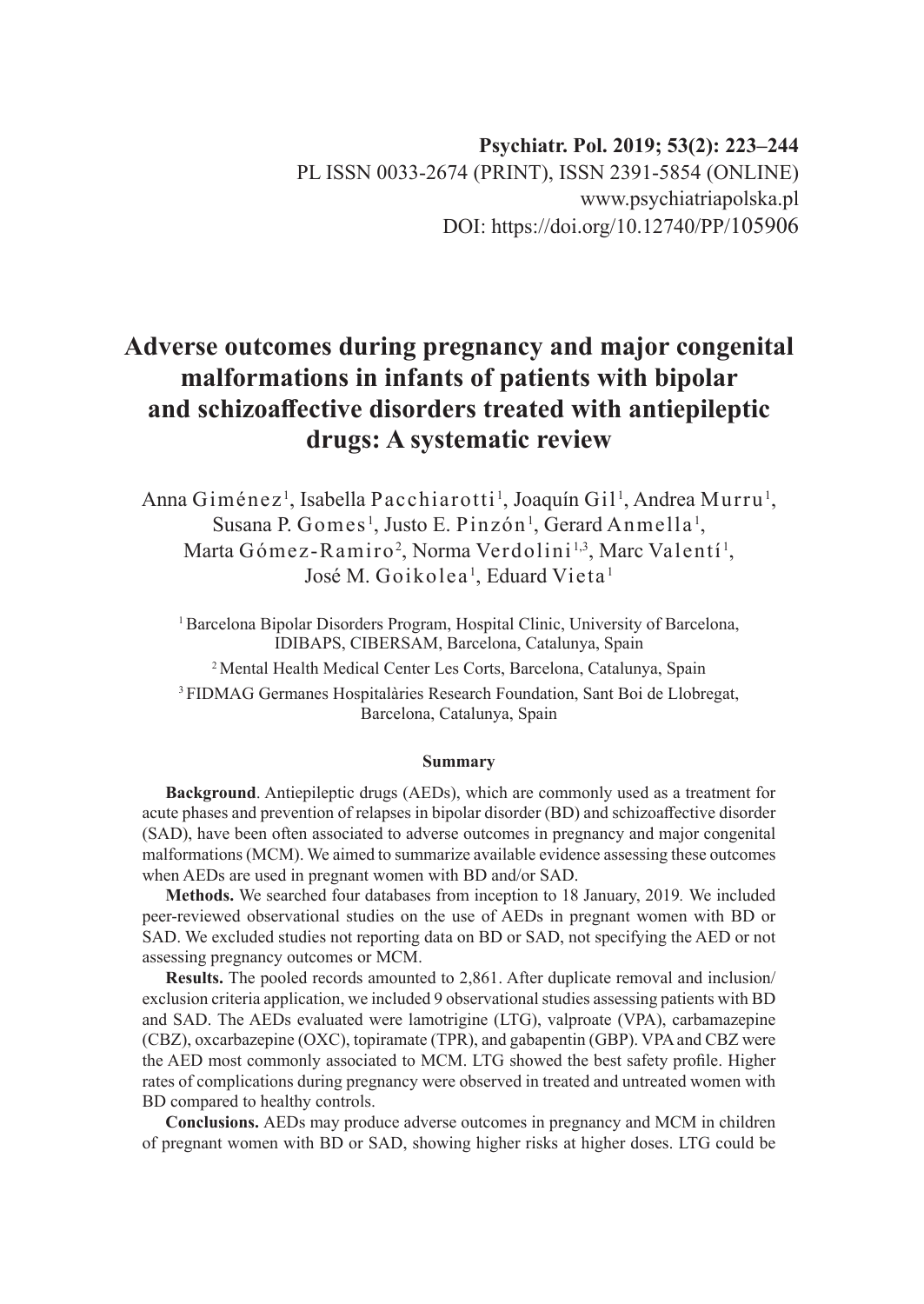considered in this type of patients, given the low rate of adverse events. VPA and CBZ use should be avoided during pregnancy.

**Key words**: affective disorders, antiepileptic drugs, teratogenicity

### **1. Introduction**

Bipolar Disorder (BD) is a chronic affective disorder characterized by manic, hypomanic, depressive or mixed episodes. In general population, lifetime prevalence of bipolar spectrum disorders has been estimated at 2.4% [1].

The few available studies focusing on pregnant patients with BD have reported that they are more likely to have low birthweight infants (9.8% vs. 5.7%), preterm births (14.2% vs. 6.9%) and small for gestational age (SGA) children (22.3% vs.15.7%) compared with pregnant women with no history of mental illness [2]. BD patients have also shown significantly higher risk of pre-eclampsia and gestational diabetes [3–6]. Some researchers have assessed the influence on these outcomes of modifiable variables such as smoking, which has found to double the risk of delivering a preterm infant, and illicit drug use, which increases the risk by almost one and half times [7]. The relationship between adverse outcomes in pregnancy and pharmacotherapy has also been evaluated [8].

Mood stabilizers are considered among the most effective drugs for acute phases and prevention of relapses in BD and schizoaffective disorder (SAD), representing first – or second-line treatments in clinical guidelines [9, 10]. AEDs are typically used for their mood-stabilizing properties in BD and SAD and an increasing number of indications other than epilepsy, including migraines, anxiety, BD, SAD, and neuropathic pain, raise the issue of their exposure to a greater number of women of childbearing age [11, 12]. Currently, the prevalence of AEDs use in pregnancy is between 0.2% and 0.5% [13]. AEDs have been reported to increase the risk for obstetric complications or major birth defects in infants of women treated during pregnancy. This is associated with higher maternal serum AEDs levels and exposure to multiple anticonvulsants at the same time. Actually, VPA and CBZ are classified as category 'D' drugs by the US Food and Drug Administration (FDA) and are contraindicated during pregnancy [14]. The most common malformations caused by *in utero* AED exposure are cardiac malformations, followed by hypospadias and facial clefts. Neural tube defects have been reported in 1% to 2% of infants who were exposed to AEDs during the first trimester [8, 15].

Almost all drugs commonly used for treating BD are also excreted into breast milk and the risk of toxicity for breast-fed infants from them is significant. These risks should be carefully balanced against the increased risk of recurrence if a patient's medication is changed or discontinued [16].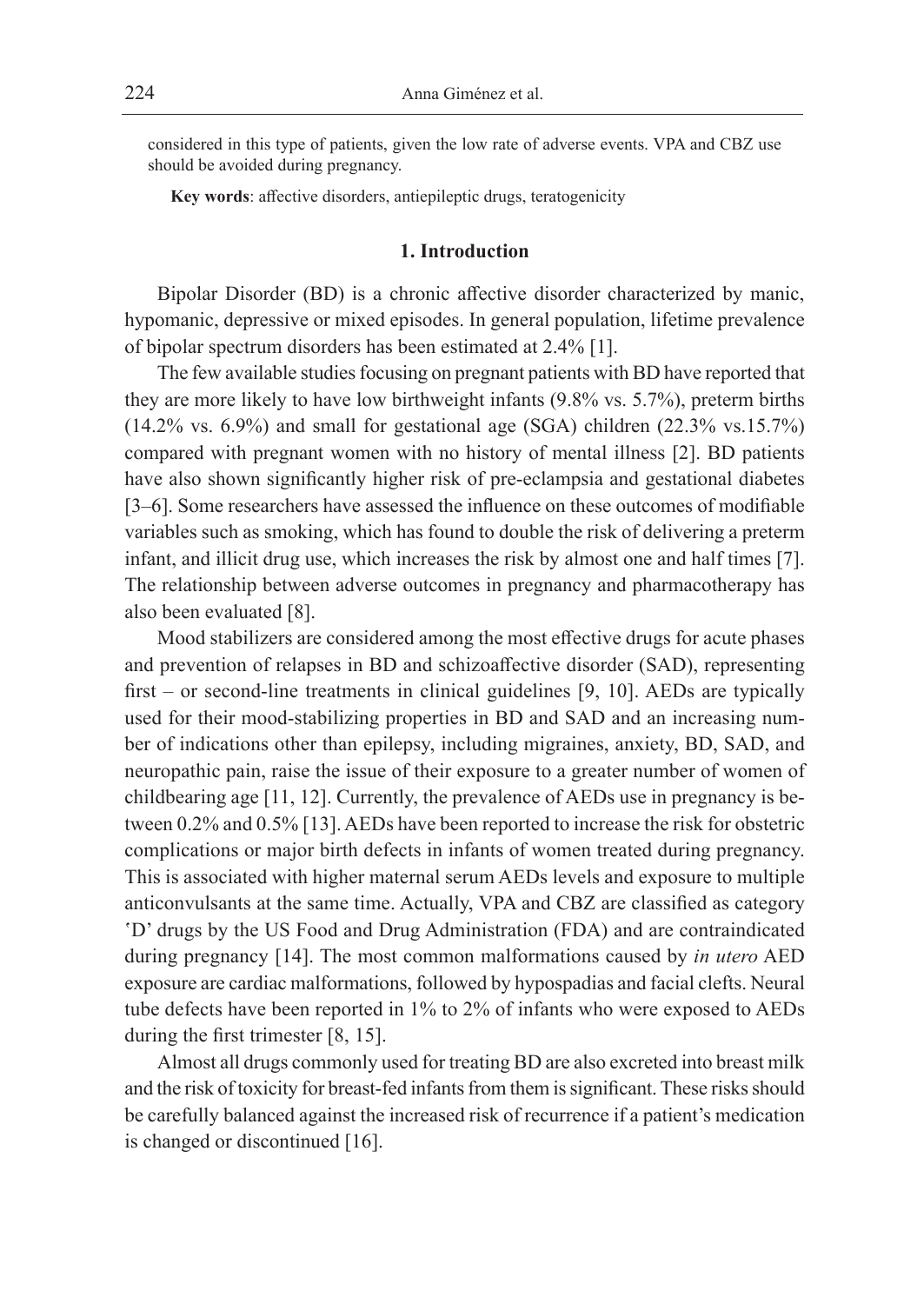VPA is considered the most teratogenic drug in the neuropsychiatric pharmacopeia, since it has a 1–5% rate of fetal abnormalities, particularly neural tube defects [17], but also cardiovascular malformations, cleft palate, intrauterine growth retardation, hypospadias, hydrocephalus, limb defects, craniosynostosis, and pulmonary atresia [18–28], especially with doses over 1,000 mg/day [26]. Other neonatal complications like heart rate decelerations, liver toxicity, hypoglycemia, and reductions in neonatal fibrinogen levels have also been reported [29–32]. Children exposed to VPA prenatally have shown higher rates of low IQ, neurodevelopmental deficits, reduced verbal abilities, attention deficit hyperkinetic disorder and autism spectrum disorder [15, 33–36]. Recently, new interventions for advertisement about VPA use in women at childbearing age have been provided by the European Medicines Agency (EMA), prohibiting VPA use during pregnancy (EMA, 2018).

CBZ use has been associated with neural tube defects, craniofacial abnormalities, skeletal defects, developmental delay, growth retardation, microcephaly, hydrocephaly, spina bifida, gastroschisis, omphaloceles, cardiac abnormalities, and transient hepatic toxicity [37–41]. CBZ is also contraindicated during pregnancy [8].

OXC-related MCM include major cardiac and facial malformations, hydronephrosis, major urinary tract defect, spina bifida cystica, and clubfoot [14]. LTG has a favorable reproductive risk profile, and it is a preferred option for women of childbearing age [40, 42–45], although an increased risk of cleft lip and palate, heart malformations and hypospadias has been reported (being more frequent with doses over 300 mg/day). TPR use has been associated with micrognathia, phimosis [46], cleft lip, cleft palate, hypospadias, microcephaly, skeletal anomalies, respiratory and cardiovascular anomalies, SGA infants, preterm birth, and increased thickness of the placental barrier [15], especially with high doses (mean 400 mg) [14]. GBP have been related to delayed bone ossification, hydronephrosis, hydroureter, exencephaly, and skeletal malformations [15, 47], and also higher rate of preterm birth, low birth weight and more frequently requiring of neonatal intensive care treatment [48].

Whilst AEDs teratogenicity has been widely assessed in women with epilepsy (WWE), the risk in other populations has been poorly studied. AED doses used to treat epilepsy are generally higher than the doses used for BD. In addition, epilepsy might be associated with increased risk of MCM, so results reported from studies on epilepsy might not be applied to women with BD [49, 50].

To summarize the available evidence, we conducted a systematic review of studies that evaluated the adverse effects in pregnancy of AEDs used as mood stabilizers in BD and SAD, assessing those studies that included patients with any of these psychiatric disorders relating the use of different AEDs to adverse outcomes in pregnancy or MCM.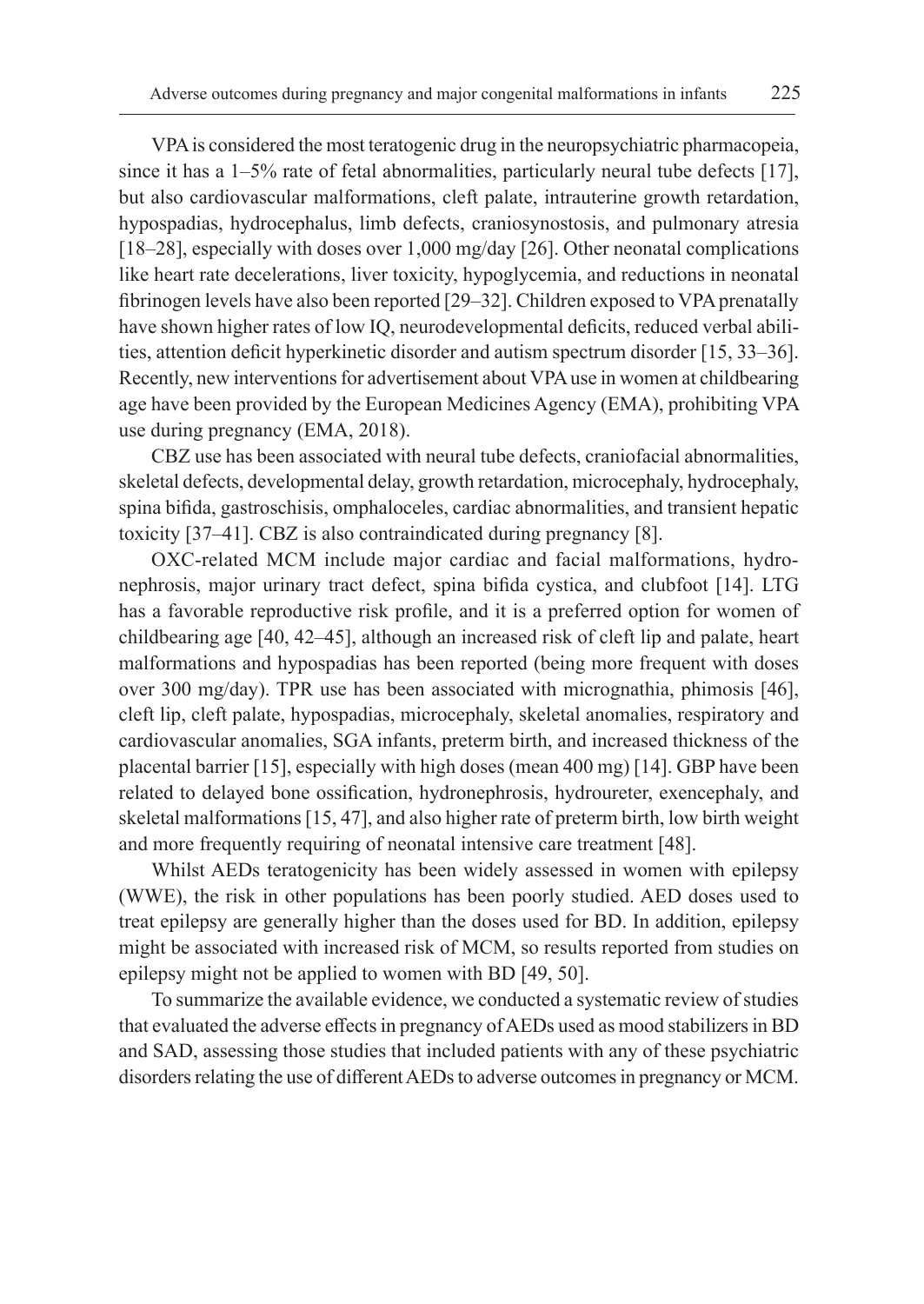#### **2. Procedures**

This review has been conducted according to the PRISMA (Preferred Reporting Items for Systematic Reviews and Meta-Analyses) statement [51]. Search Methods and Results are highlighted in Figure 1.

#### 2.1. Literature search

We systematically searched the MEDLINE/PubMed, Cochrane Library, PsycINFO/ PsycARTICLES, and clinicaltrials.gov databases from any time to January  $18<sup>th</sup>$ , 2019, cross-checking the obtained references. The systematic search was performed by two blind independent research teams (led by Anna Giménez and Isabella Pacchiarotti), searching as follows:

MEDLINE/Pubmed/Index Medicus: authors used the following search strategy: *(teratogenic OR teratogenicity OR fetal malformations OR fetal development OR newborns development OR newborns malformations OR newborns outcomes OR offspring malformations OR offspring development OR pregnancy OR pregnant) AND (bipolar disorder OR bipolar depression OR mania OR manic OR schizoaffective)*, that produced 1,645 records. Of them, duplicates were 1, and selected for analysis 8.

For the Cochrane library we used the same search strategy, save for the use of square brackets, that the database's system does not accept; the search produced 94 records. It added no includible record to the PubMed search.

With the other databases we performed the same search as for PubMed. PsycINFO/ PsycARTICLES yielded 1,117 records, not showing additional records to the PubMed search.

For the https://clinicaltrials.gov/ database, key words were: *anticonvulsants AND pregnancy* and produced 5 records*.*

From all databases used and 1 additional record that was identified through another source, just the additional article resulted includible to the pool of records identified by and selected from PubMed.

# 2.2. Study selection

We included longitudinal studies on the effect of AEDs in pregnancy outcomes and the incidence of MCM in children of women with BD or SAD. Studies could be experimental (randomized clinical trials (RCT), quasi-RCTs, nonRCTs), quasi-experimental (controlled before and after studies, interrupted time series), and observational (cohort, case-control, registry studies). We excluded animal and cell cultures studies, and also studies resulting from databases but not being relevant as to the adverse effects of anticonvulsants in newborns of mothers with BD or SAD. Excluded were also studies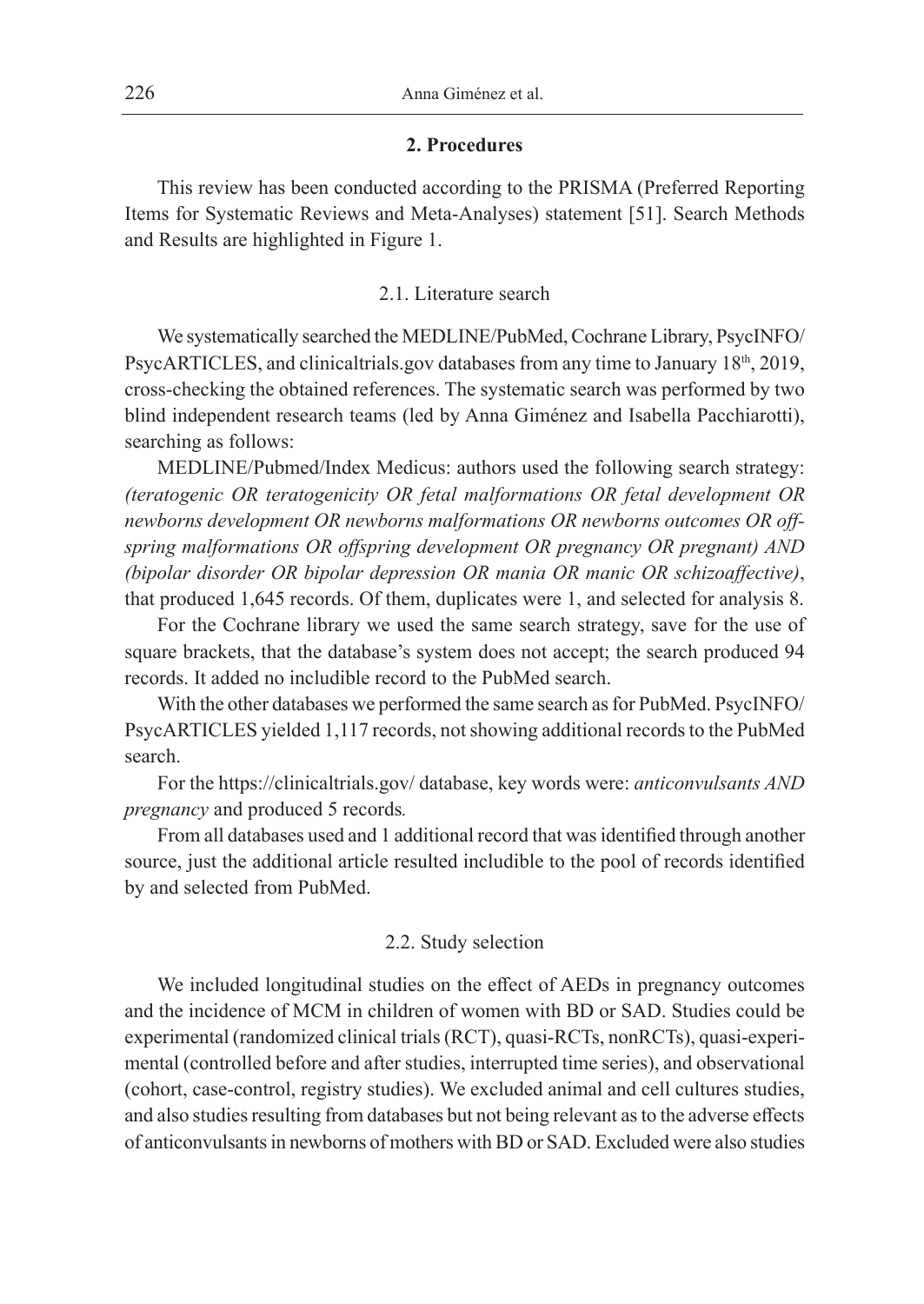

PRISMA 2009 **Flow Diagram; Search carried out on January 18th, 2019. Databases: PubMed Cochrane PsycINFO/PsycARTICLES ClinicalTrials.gov**

on the effects of mood stabilizers without reporting results of each drug separately. Meta-analyses and reviews were used as evidence to support information that could not be drawn from individual studies. Open studies (unless they had a mirror design with a retrospective period equal to the longitudinal prospective one), case reports or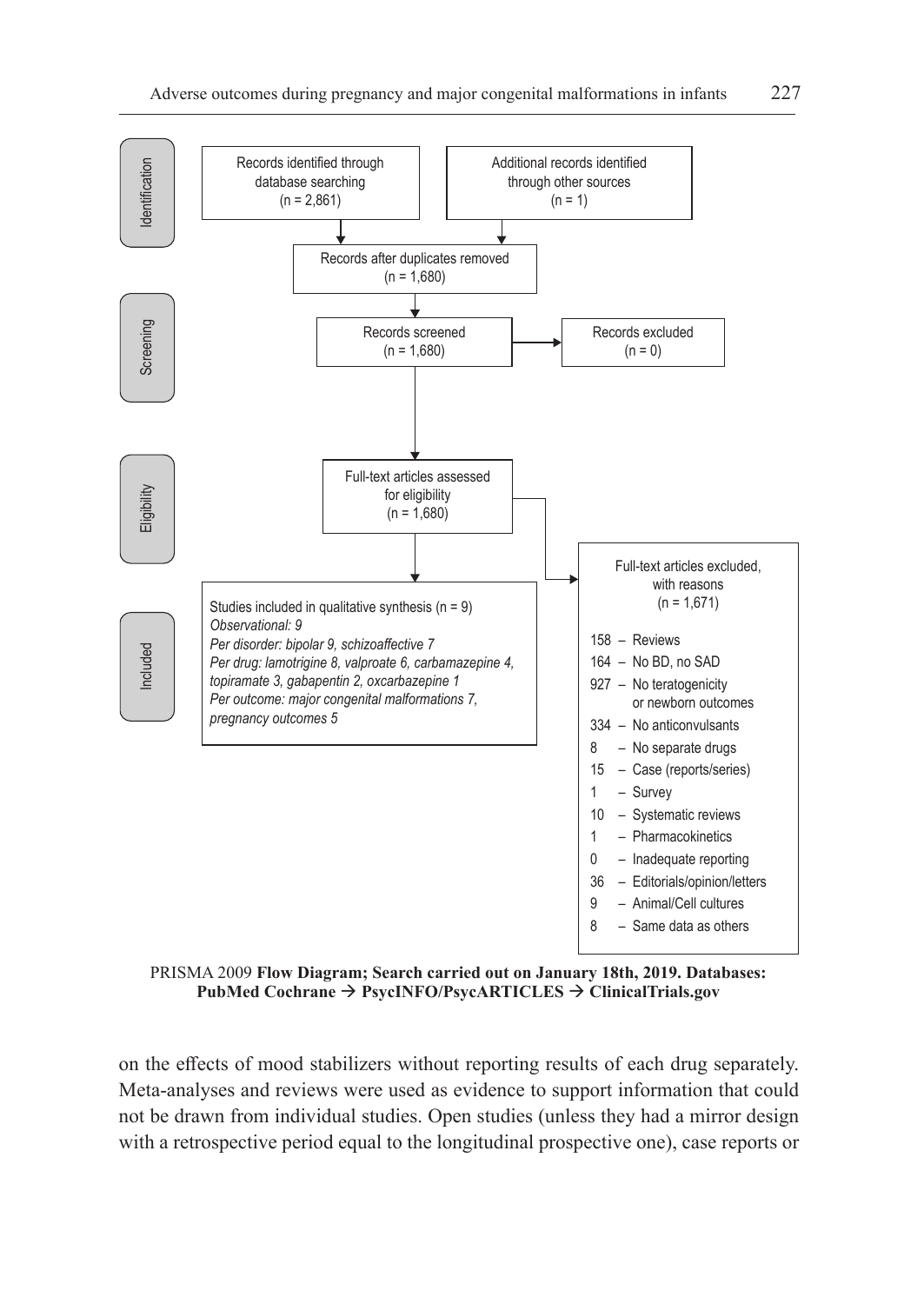series, pharmacoeconomy studies, letters to the editor, author responses to criticisms, opinion papers, editorials, surveys, studies focusing only on biomarkers (like genetic investigations and brain imaging), pharmacokinetic studies, were excluded.

For this review, we filled-in the PICO worksheet [52], the AMSTAR form [53] and the PRISMA checklist  $[51]$ <sup>1</sup>. We assessed the strength of our recommendations with the National Health and Medical Research Council (NHMRC) of the Australian Government's [54] NHMRC levels of evidence and grades for recommendations for developers of guidelines. Risk of bias was addressed with taking into account the Cochrane Risk of Bias Tool [55], classifying each study according to a high, low, unclear category for the selection, reporting, performance, detection, attrition, and other dimensions, which then affected the global quality of the paper.

#### **3. Results**

#### 3.1. Systematic search results

The pooled records amounted to 1,680 Records (Figure 1). Excluded were: 158 Reviews, 164 NBSA, 927 No teratogenicity/newborn outcomes, 334 No anticonvulsants, 8 No separate drugs, 15 Case (reports/series), 1 Survey, 10 Systematic reviews, 1 PhK (pharmacokinetics), 0 Inadeq (inadequate design or outcomes), 36 E/O (editorials/opinion papers), 9 Animal/Cell cultures (studies on nonhumans or on isolated cell tissues), and 8 Same (reporting data elsewhere published better). This left 9 records to include (Figure 1).

All of them were observational cohort studies. 9 studies assessed BD, and 7 of them included other psychiatric disorders such as SAD. 8 studies assessed outcomes related to LTG, 6 the effects of VPA, 4 studies tested CBZ, 3 included TPR, and 2 of them GBP. According to the adverse effects, 7 reported rates of MCM and 5 pregnancy outcomes. The details of each study are reported in Table 1.

available from the editors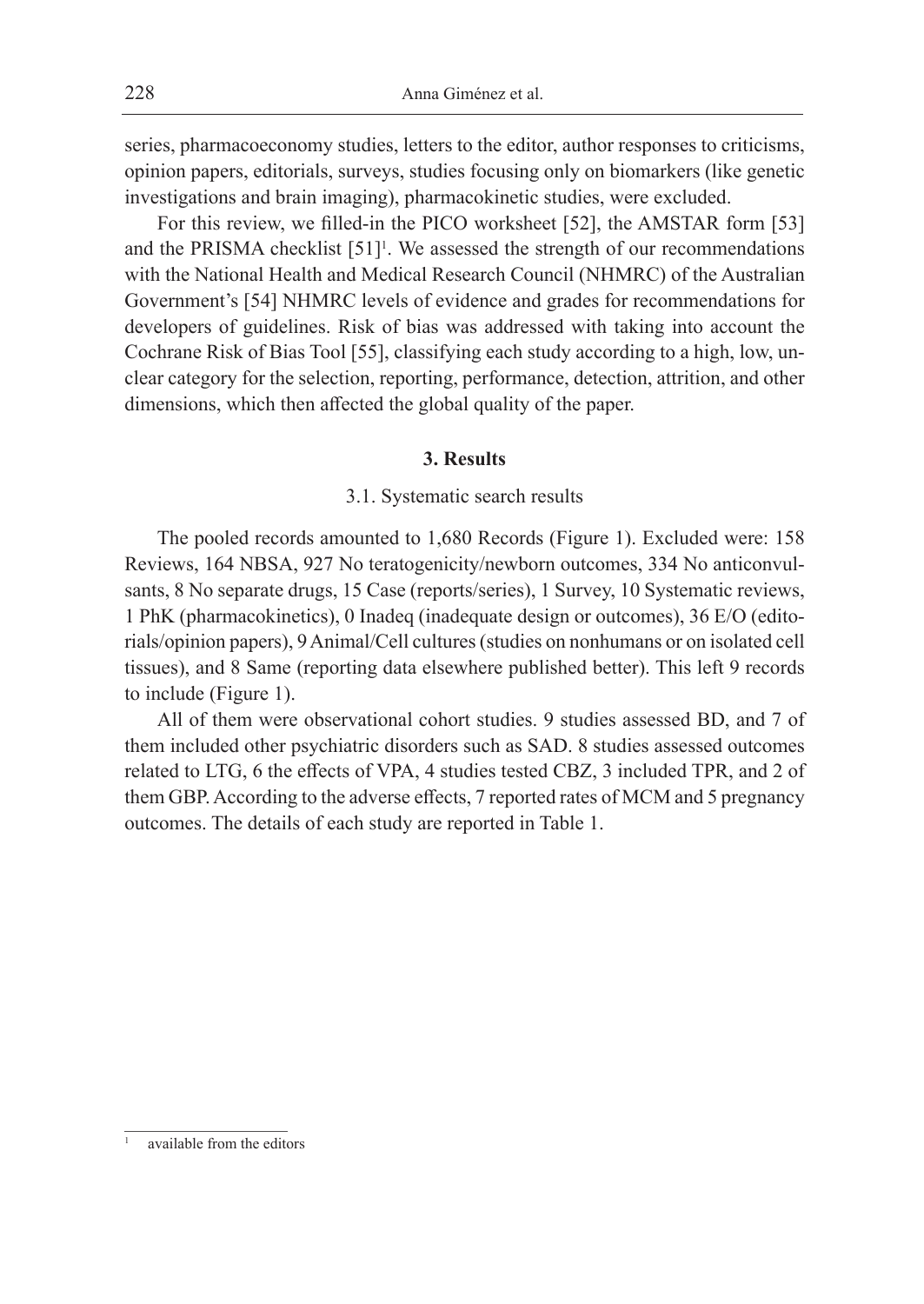| $-$                                 |
|-------------------------------------|
| $\frac{1}{2}$                       |
|                                     |
| The min and in<br><b>San DD</b> and |
|                                     |
|                                     |
| $\frac{1}{2}$                       |
| í<br>ł                              |
|                                     |
| $\overline{a}$                      |
|                                     |
|                                     |
| t und                               |
|                                     |
| ļ                                   |
|                                     |
| $1a$ ble<br>ŀ                       |

| (includes<br>Quality<br>bias)                           | က                                                                                                                                                                                                                         | က                                                                                                                                                                                                                          |
|---------------------------------------------------------|---------------------------------------------------------------------------------------------------------------------------------------------------------------------------------------------------------------------------|----------------------------------------------------------------------------------------------------------------------------------------------------------------------------------------------------------------------------|
| Main outcomes                                           | Spontaneous abortion: AEDs > non-<br>non-AEDs pregnancies. More likely<br>Pregnancy termination: AEDs <<br>with GBP and VPA than LTG or<br>Rates of AEDs prescription in<br>AEDs pregnancies.<br>a 6-year period.<br>CBZ. | One case of cleft palate while taking<br>MCM: similar risks in women with<br>BD (3%) and WWE (5%) taking<br>AEDs.<br>anticonvulsants in non-epileptic<br>VPA 1,700 mg per day for BD.<br>Prevalence of use of<br>patients. |
| Drugs (treated women<br>with BD)                        | LEV (from 0 to 0.83 per<br>Included patients with<br>to 2.24 per 1,000)<br>to 1.79 per 1,000)<br>to 0.97 per 1,000)<br>GBP (from 0.27<br>LTG (from 1.10<br>VPA (from 1.20<br>1,000<br>epilepsy                            | VPA+LTG+GBP+TPR<br>$VPA+LTG (n = 1)$<br>GBP $(n = 1)$<br>TPR $(n = 1)$<br>$LTG(n = 9)$<br>$VPA(n = 9)$<br>$(n = 1)$                                                                                                        |
| Duration                                                | 6 years                                                                                                                                                                                                                   | 17 years                                                                                                                                                                                                                   |
| (sites; sp. Y/N)<br>Population, n                       | N) including<br>$2,728$ (1;<br>epilepsy                                                                                                                                                                                   | 2,066 (1; N)<br>including<br>epilepsy                                                                                                                                                                                      |
| Study design                                            | Cohort study (AEDs<br>exposed and non-<br>exposed women<br>of childbearing<br>age vs. pregnant<br>women vs. women<br>who had had<br>a birth)                                                                              | Cohort study (MCM<br>in infants exposed<br>to AEDs in WWE<br>vs. non-epilepsy<br>indications)                                                                                                                              |
| author and date<br>in reverse order<br>Studies by first | Richards et al.,<br>2018                                                                                                                                                                                                  | Jazayeri et al.,<br>2018                                                                                                                                                                                                   |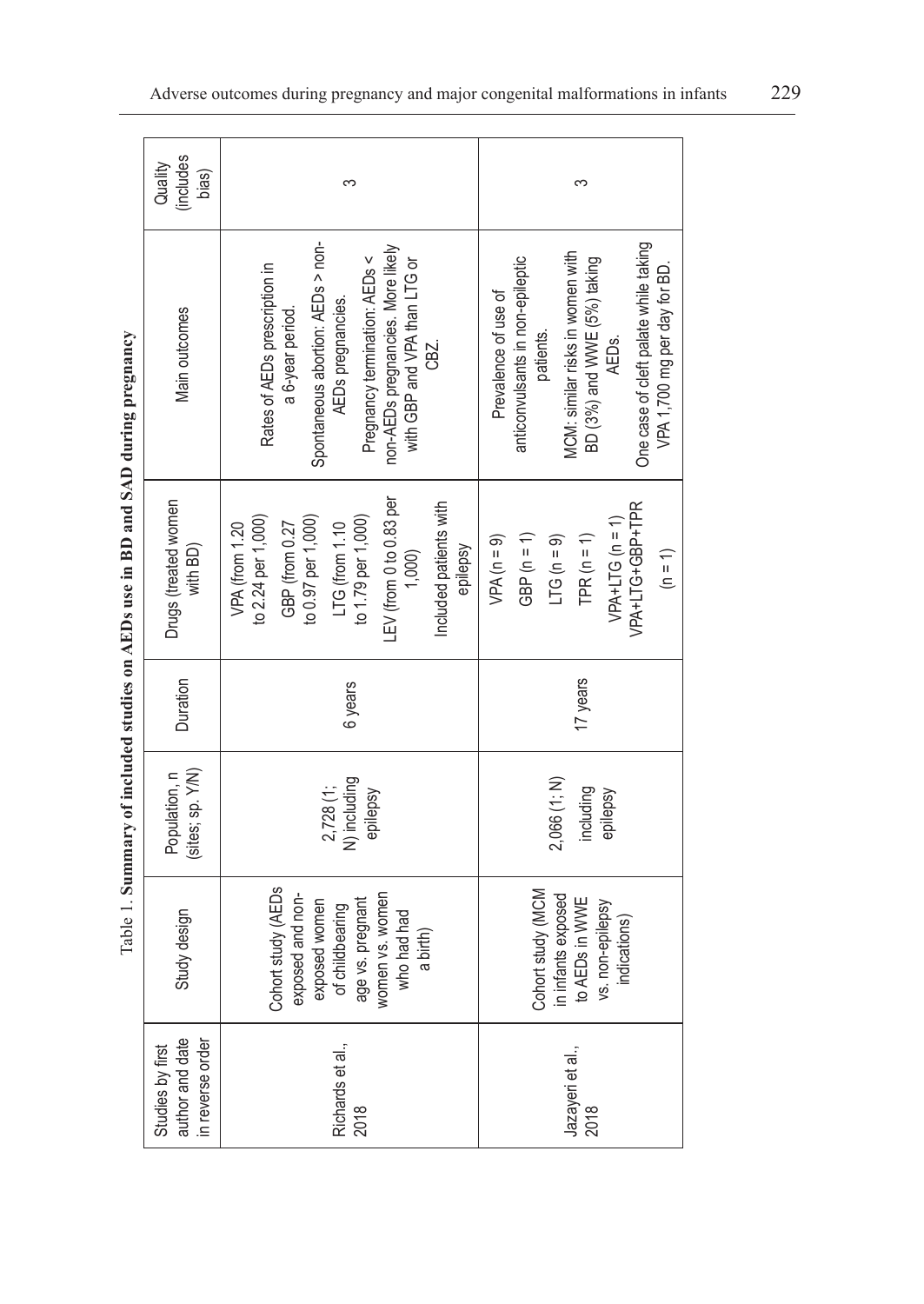| ς                                                                                                                                                                                                                                                                         | ς                                                                                                                                                                                                                            |  |  |  |
|---------------------------------------------------------------------------------------------------------------------------------------------------------------------------------------------------------------------------------------------------------------------------|------------------------------------------------------------------------------------------------------------------------------------------------------------------------------------------------------------------------------|--|--|--|
| Median daily dose: 200 mg in WWE,<br>Smoking, obesity: more common in<br>100 mg in women without epilepsy.<br>MCM overall: not increased in the<br>TPR: dose-dependent increased<br>TPR-exposed compared to the<br>reference groups.<br>risk of oral cleft.<br>TPR users. | Higher umbilical cord concentrations<br>between medications: no significant<br>and umbilical to maternal ratios: not<br>associated with adverse neonatal<br>Umbilical to maternal ratios<br>differences.<br>outcomes.        |  |  |  |
| $LTG (n = 1,086)$<br>TPR $(n = 459)$                                                                                                                                                                                                                                      | Included patients with<br>$LTG+LEV (n = 2)$<br>$CBZ+PHT (n = 1)$<br>$CBZ + LEV (n = 1)$<br>$LTG(n = 36)$<br>$LEV(n = 37)$<br>OXC ( $n = 4$ )<br>PHT ( $n = 3$ )<br>TPR $(n = 2)$<br>$VPA(n = 6)$<br>$CBZ(n = 8)$<br>epilepsy |  |  |  |
| 10 years                                                                                                                                                                                                                                                                  | 4 years                                                                                                                                                                                                                      |  |  |  |
| 1,360,101<br>$(1;N)$                                                                                                                                                                                                                                                      | 70 $(1; Y)$<br>including<br>epilepsy                                                                                                                                                                                         |  |  |  |
| PR exposure in<br>pregnant women<br>s. non-epilepsy<br>with epilepsy<br>Cohort study<br>indications)                                                                                                                                                                      | (pregnant women<br>with epilepsy or BD<br>taking AEDs; no<br>control group)<br>Cohort study                                                                                                                                  |  |  |  |
| Hernández-Díaz<br>et al., 2018                                                                                                                                                                                                                                            | Bank et al.,<br>2017                                                                                                                                                                                                         |  |  |  |

*table continued on the next page*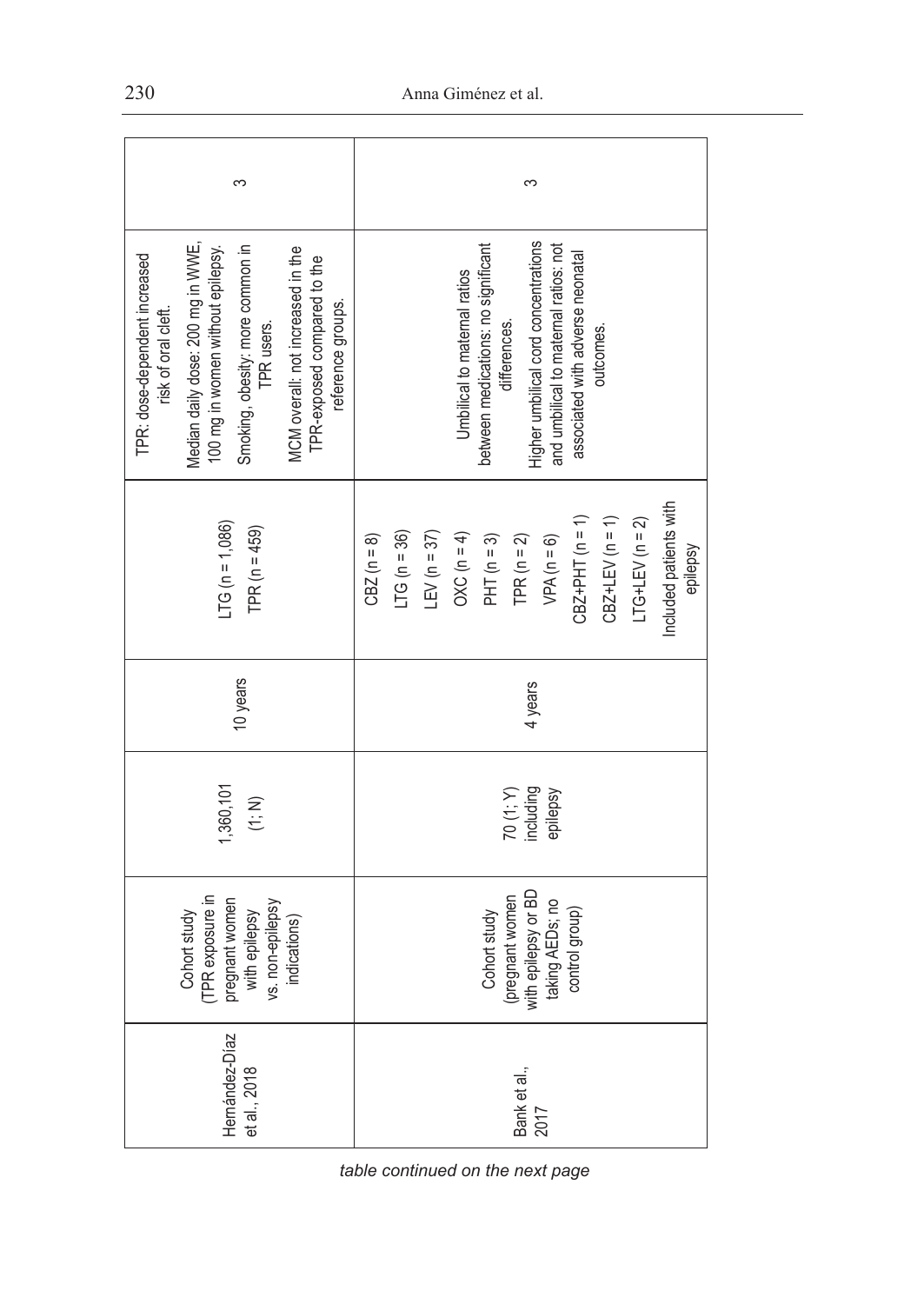|                                                                                         |                                                                  |                                         |                            | $3 - 4$                                                                                                            |                                                                                             |                                                                                        |                                                                               |
|-----------------------------------------------------------------------------------------|------------------------------------------------------------------|-----------------------------------------|----------------------------|--------------------------------------------------------------------------------------------------------------------|---------------------------------------------------------------------------------------------|----------------------------------------------------------------------------------------|-------------------------------------------------------------------------------|
| Gestational diabetes: two women.                                                        | women with preexisting obesity.<br>Gestational hypertension: one | Lower caesarean sections: two<br>women. | Induced labor: four women. | case. Mother with hypothyroidism<br>Tracheoesophageal fistula: one<br>poorly controlled in the first<br>trimester. | $(2,060$ g and $2,365$ g) who required<br>Low birth weights: two infants<br>NICU admission. | Length at birth, head circumference<br>and Apgar scores were normal in<br>all infants. | Breastfeeding: no complications in<br>four cases while treatment<br>with LTG. |
|                                                                                         |                                                                  |                                         |                            | $TCG (n = 5)$                                                                                                      |                                                                                             |                                                                                        |                                                                               |
|                                                                                         | 2 years                                                          |                                         |                            |                                                                                                                    |                                                                                             |                                                                                        |                                                                               |
| 6(1; N)                                                                                 |                                                                  |                                         |                            |                                                                                                                    |                                                                                             |                                                                                        |                                                                               |
| regnant women<br>with BD treated<br>Cohort study<br>control group)<br>with LTG; no<br>흔 |                                                                  |                                         |                            |                                                                                                                    |                                                                                             |                                                                                        |                                                                               |
|                                                                                         | Prakash et al.,<br>2016                                          |                                         |                            |                                                                                                                    |                                                                                             |                                                                                        |                                                                               |

table continued on the next page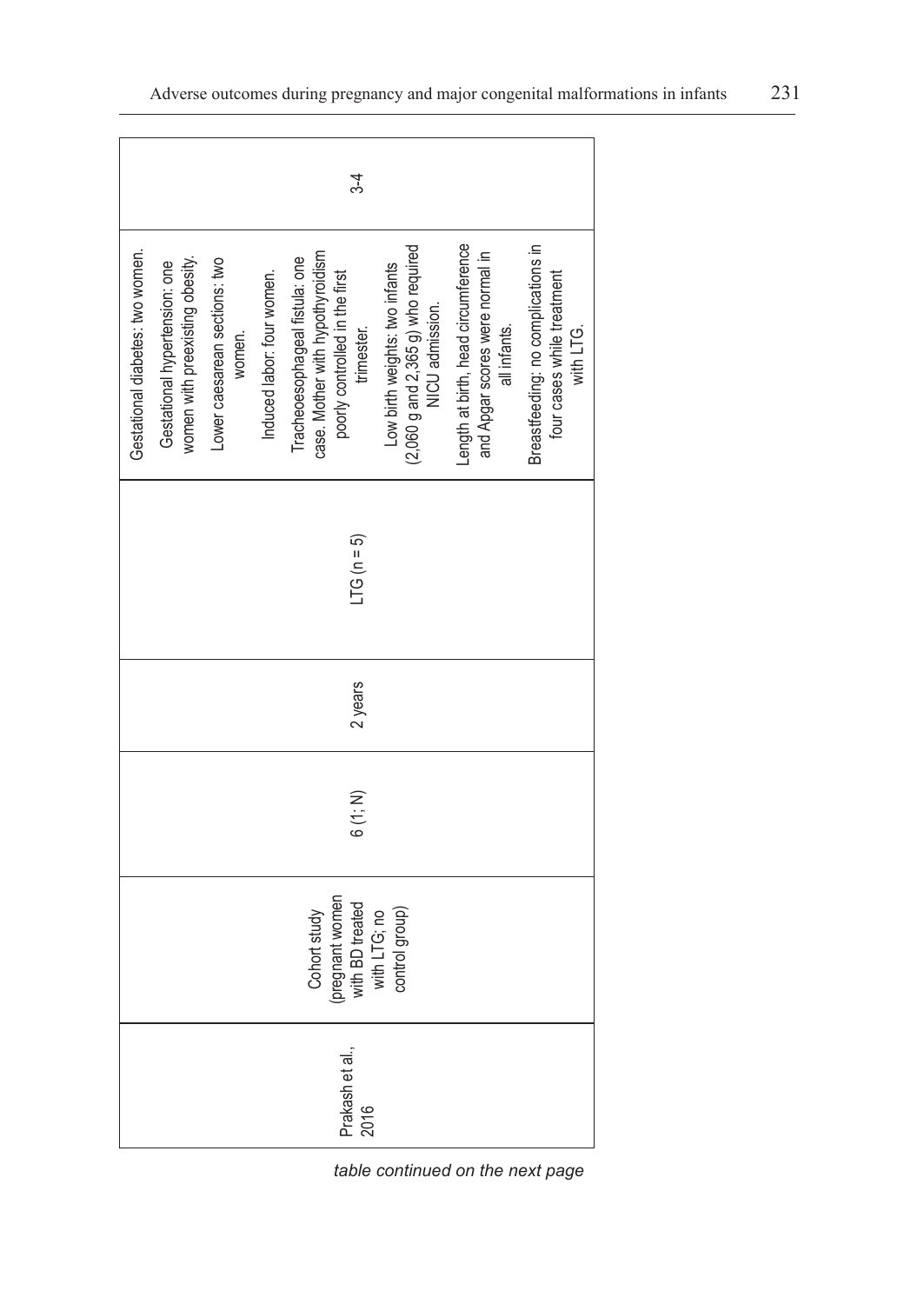| $3-4$                                                                                                                                                                                                                                                                                        | S                                                                                                                                                                                                                                                                                                                                                                                                                                                                     |  |  |  |  |
|----------------------------------------------------------------------------------------------------------------------------------------------------------------------------------------------------------------------------------------------------------------------------------------------|-----------------------------------------------------------------------------------------------------------------------------------------------------------------------------------------------------------------------------------------------------------------------------------------------------------------------------------------------------------------------------------------------------------------------------------------------------------------------|--|--|--|--|
| breast-feeding in one infant after<br>delivery, admitted to the hospital<br>Pregnancy outcomes: difficulty<br>for jaundice and dehydration,<br>Serial serum levels of LTG in<br>which resolved. At 12 days,<br>mild hypotonia; no further<br>pregnant patients.<br>complications.<br>No MCM. | significant in the non-epileptic group<br>spontaneous abortion: no significant<br>epileptic > AED epileptic or no AED<br>AED non-epileptic > AED epileptic<br>Elective termination of pregnancy:<br>Spontaneous abortion: AED non-<br>Low birth weight: AED epileptic ><br>Preterm delivery: no significant<br>AED non-epileptic or no AED.<br>MCM: higher rates but not<br>Cumulative incidence of<br>vs control group.<br>differences.<br>differences.<br>> no AED. |  |  |  |  |
| $LTG(n = 8)$                                                                                                                                                                                                                                                                                 | Includes other diagnoses<br>$CBZ + other AED (n = 3)$<br>other AED polytherapy<br>other AEDs $(n = 96)$<br>$CBZ + VPA (n = 2)$<br>VPA + other AED<br>$VPA(n = 107)$<br>$C BZ (n = 40)$<br>(not epilepsy)<br>$LTG (n = 31)$<br>$(h = 11)$<br>$(n = 14)$                                                                                                                                                                                                                |  |  |  |  |
| 12 months                                                                                                                                                                                                                                                                                    | 8 years                                                                                                                                                                                                                                                                                                                                                                                                                                                               |  |  |  |  |
| 8(1; N)                                                                                                                                                                                                                                                                                      | $1,562$ $(1; N)$                                                                                                                                                                                                                                                                                                                                                                                                                                                      |  |  |  |  |
| patients with BD;<br>no control group)<br>of LTG during<br>(serum levels<br>pregnancy in<br>Cohort study                                                                                                                                                                                     | healthy women not<br>(epileptic women<br>exposed to AEDs<br>vs. non-epileptic<br>women exposed<br>Cohort study<br>to AEDs vs.<br>exposed)                                                                                                                                                                                                                                                                                                                             |  |  |  |  |
| Clark et al.,<br>2013                                                                                                                                                                                                                                                                        | Cassina et al.,<br>2013                                                                                                                                                                                                                                                                                                                                                                                                                                               |  |  |  |  |

*table continued on the next page*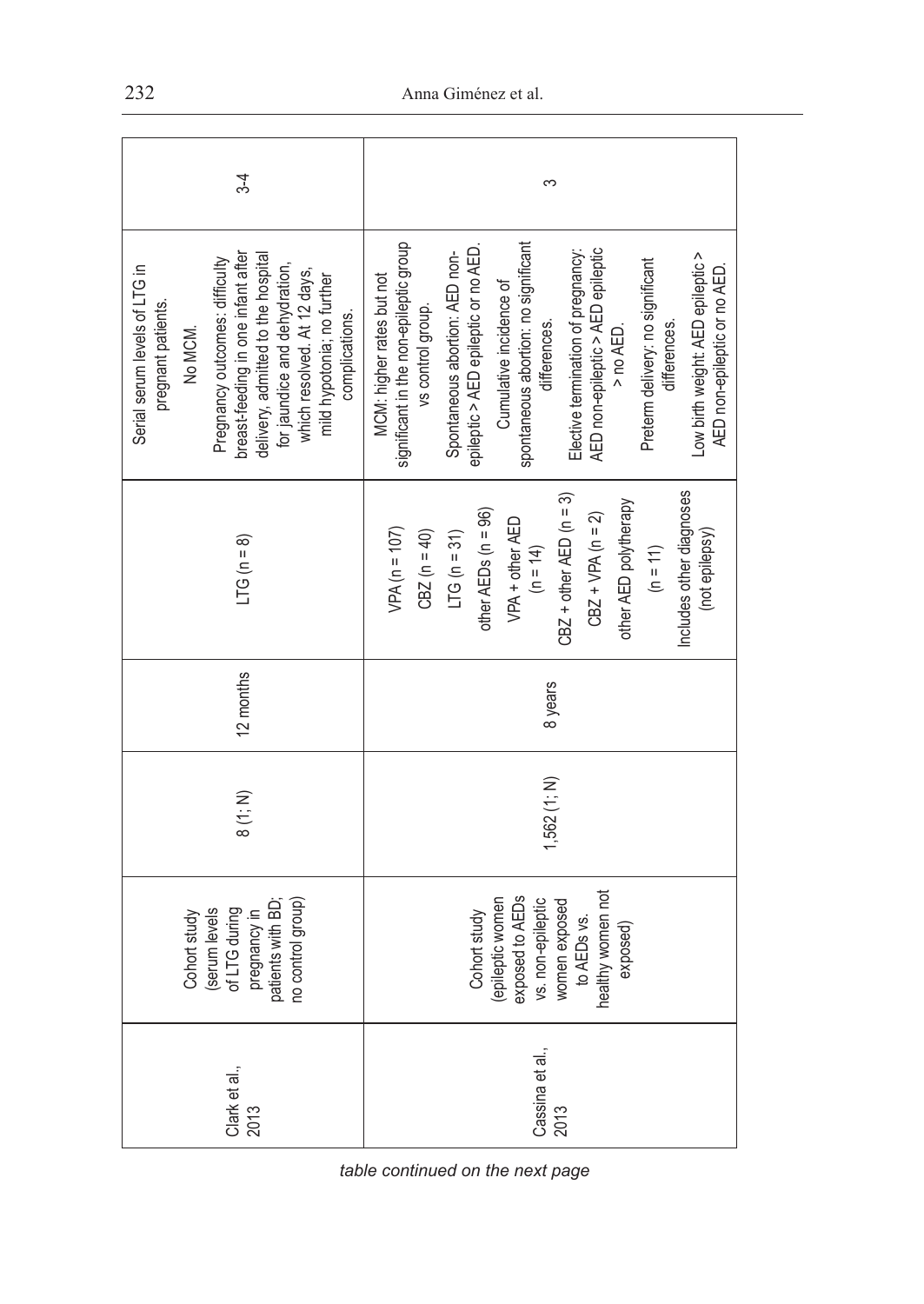| ∽                                                                                                                                                                                                                                                                             | ∾                                                                                                                                                                        |  |  |
|-------------------------------------------------------------------------------------------------------------------------------------------------------------------------------------------------------------------------------------------------------------------------------|--------------------------------------------------------------------------------------------------------------------------------------------------------------------------|--|--|
| a non-spontaneous start to delivery:<br>Smokers, overweight, and misused<br>No significant differences in MCM.<br>Risks of caesarean delivery,<br>Neonatal hypoglycaemia:<br>alcohol or substances:<br>instrumental delivery,<br>BD > non-BD.<br>BD > non-BD.<br>BD > non-BD. | exposed newborns with VPA doses<br>Rate of major anomalies in VPA-<br>MCM: cardiovascular, intellectual<br>disability, hypospadias, VPA fetal<br>>1,000 mg.<br>syndrome. |  |  |
| $TC = 116$<br>$VPA(n = 32)$<br>$CBZ(n = 7)$                                                                                                                                                                                                                                   | Included patients with<br>$VPA(n = 154)$<br>epilepsy                                                                                                                     |  |  |
| 4 years                                                                                                                                                                                                                                                                       | 10 years                                                                                                                                                                 |  |  |
| one country; N)<br>332,137 (3 in                                                                                                                                                                                                                                              | 1,469 (1; N)<br>including<br>epilepsy                                                                                                                                    |  |  |
| non-treated women<br>women with BD vs.<br>women without<br>BD vs. treated<br>Cohort study<br>with BD)                                                                                                                                                                         | vs. non-exposed<br>(VPA-exposed<br>Cohort study<br>newborns)                                                                                                             |  |  |
| Bodén et al.,<br>2012                                                                                                                                                                                                                                                         | Diav-Citrin et<br>al., 2008                                                                                                                                              |  |  |

MCM - major congenital malformations; AED - antiepileptic drugs; WWE - women with epilepsy; VPA - valproate; CBZ - carbamazepine; GBP MCM – major congenital malformations; AED – antiepileptic drugs; WWE – women with epilepsy; VPA – valproate; CBZ – carbamazepine; GBP - gabapentin; LTG - lamotrigine; TPR, -topiramate; LEV - levetiracetam; OXC - oxcarbazepine; PHT - phenytoin – gabapentin; LTG – lamotrigine; TPR, –topiramate; LEV – levetiracetam; OXC – oxcarbazepine; PHT – phenytoin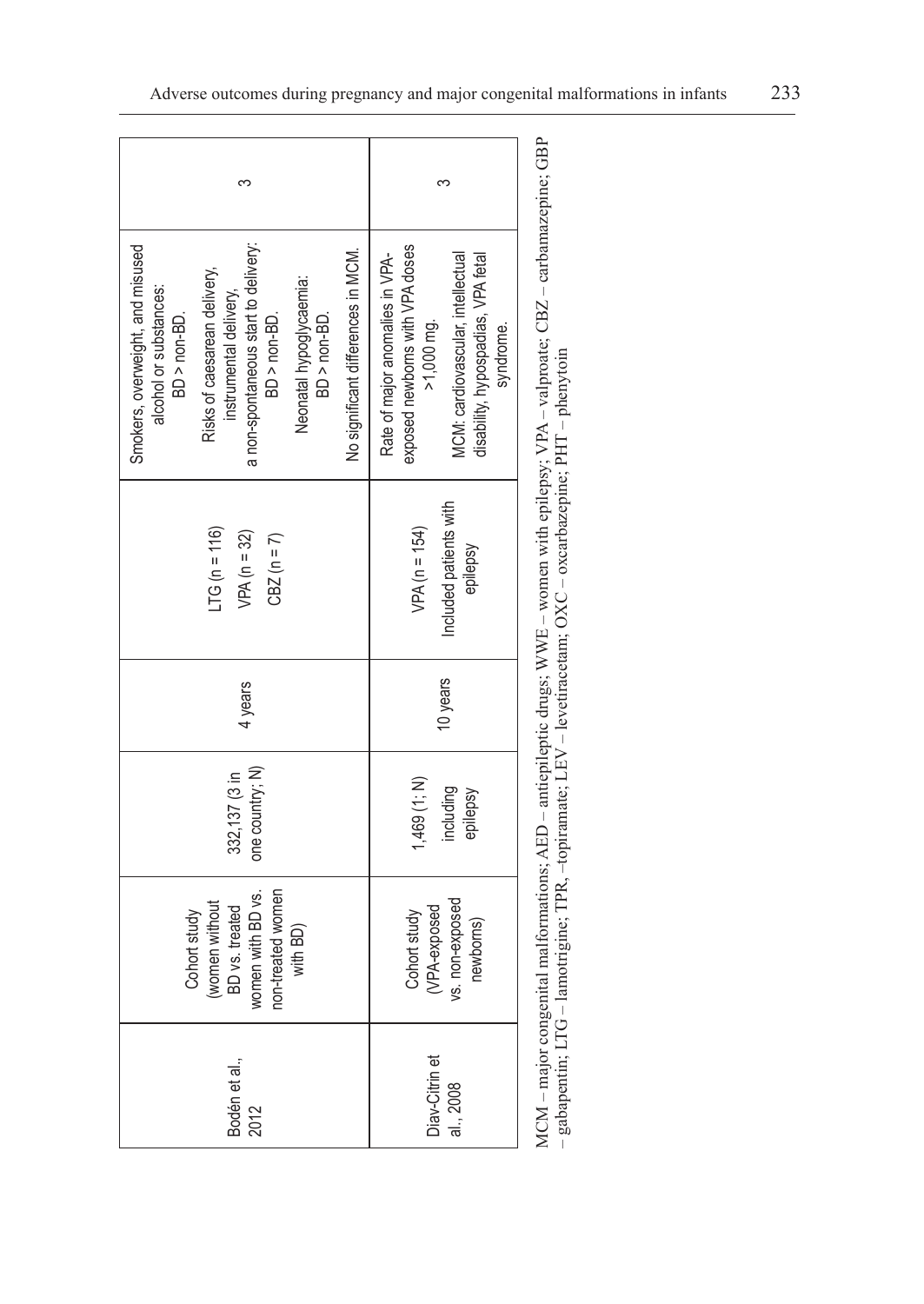Most studies were of good to satisfactory quality of evidence, but none was excellent, despite some studies had included large samples (Table 1). Reasons varied, with some studies not including a control group, a multisite study not addressing intersite variability issues, high rate of attrition bias, small samples, possible sponsor bias, lack of specification of psychiatric diagnoses and not assessing differences in outcomes according to diagnoses. Hence, the total strength of recommendations of this review according to the National Health and Medical Research Council (NHMRC) [54] is from satisfactory to good.

#### 3.2. Content results

# *3.2.1. Major Congenital Malformations (MCM)*

Seven studies have been included regarding rates of MCM in infants exposed to AEDs in BD or SAD. The first [61] was a cohort study in which 154 women exposed to VPA (96.1% at least in the first trimester) were compared with 1,315 women who were treated with non-teratogenic drugs in order to assess a major risk for MCM. The reported indications for treatment in the VPA-exposed group were epilepsy in 81.3% and others (including BD or migraine) in 18.7%. The rate of major anomalies in the VPA group exposed in the first trimester was higher compared with controls (6.7% vs. 2.5%). There were no cases of neural tube defect in the VPA-exposed group.

The most commonly observed MCM in the VPA group were cardiovascular abnormalities, with a 6-fold increased risk associated with VPA exposure (4.2% vs. 0.6%), intellectual disability (1.3%), hypospadias (1.3%), which show no significant differences, and some suspected VPA fetal syndrome (1.9%). A daily VPA dose of  $\geq$  1,000 mg was associated with the highest teratogenic risk (21.9% vs. 2.5%). Although number of BD or SAD patients included were not specified, all MCM were present in the group treated for epilepsy.

In a cohort study, Bodén et al. [49] included women treated  $(n = 320)$  or not treated ( $n = 554$ ) with mood stabilisers for BD and women without BD ( $n = 331,263$ ). In the treated mothers, 40% had used LTG during pregnancy, 12% VPA and 2% CBZ. The prevalence of MCM was 2.0% in infants born to women without BD, 1.9% in untreated women with BD, and 3.4% in women treated with AEDs. LTG treatment was associated with MCM in 3.5%, finding in 2 cases talipes equinovarus and heart malformations in the other 2. VPA treatment was associated with hypospadias in one case (3.1%), and CBZ treatment did not associate with any MCM. These findings did not show significant differences with patients without BD.

Cassina et al. [60] performed a prospective cohort study including 385 WWE treated with AEDs, 310 non-epileptic women treated with AEDs (including women with affective disorders) and 867 healthy women not exposed to AEDs. The sec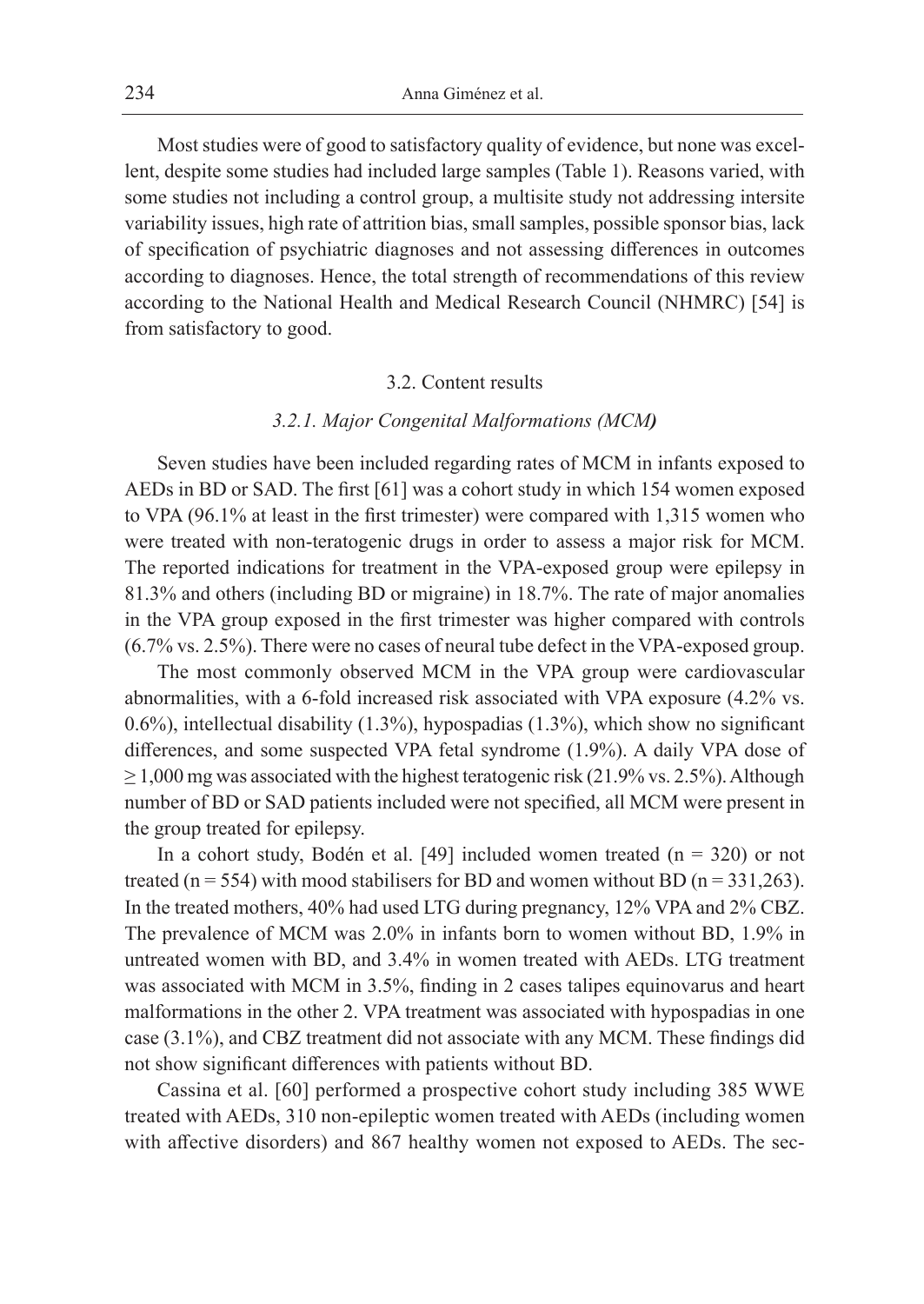ond group included 179 patients with BD or depression. The rates of MCM in the AEDs-exposed cohorts were higher than in the control group, being 7.7% in the epileptic cohort ( $p < 0.001$ ), 3.9% in the non-epileptic cohort ( $p = 0.534$ ) and 3.1% in the control group.

Among patients with BD, three congenital anomalies were found: one inguinal hernia in a newborn exposed to CBZ (400 mg/day), spina bifida in a child whose mother was treated with GBP (200 mg/day), and a ventricular septal defect after exposure to VPA (200 mg/day). The incidence of microcephaly was not significantly increased in treated patients. In all cases mothers were being treated with polypharmacy.

Clark et al. [42] conducted an observational study assessing LTG serum samples from eight mothers with BD taking doses from 100 mg to 300 mg and their infants at different time points during pregnancy and postpartum period. All infants whose mothers provided consent were full term and without MCM.

Prakash et al. [59] conducted a cohort study focused on pregnancy outcomes in six mothers with affective disorders who were being treated with LTG, including five women with BD. The daily dosage used was 100–400 mg, and three of them received additional psychotropic medication. Regarding MCM, one infant, whose mother had been receiving thyroxin replacement with poor control in the first trimester, had a tracheoesophageal fistula that required surgical repair in the immediate postpartum period.

One recent cohort study carried out by Hernández-Díaz et al. [57] assessed the prevalence of oral clefts in infants of epileptic and non-epileptic mothers, including 9,485 women with BD not taking anticonvulsants, 1,086 taking LTG and 459 receiving TPR during the first trimester of pregnancy. Maternal use of TPR during the first trimester was associated with an increased risk of oral cleft, finding higher relative risks at doses of TPR higher than 100 mg (0.73% vs. 0.24%). The risk in the LTG group was not significant. The risk of malformations overall was not increased in the TPR-exposed compared to the reference groups.

In a registry study, Jazayeri et al. [50] assessed the rates of MCM in children of 32 women taking AEDs for non-epileptic indications. Among these, 16 were women with BD. One case of cleft palate was found in a woman taking VPA  $(1,700 \text{ mg per})$ day), which suggests that women without epilepsy treated with AED have a similar risk of having an infant with a MCM (3%) as WWE taking AEDs (5%).

#### *3.2.2. Pregnancy outcomes and perinatal complications*

We identified six observational studies that investigated the effects of anticonvulsants in pregnancy outcomes and perinatal complications in women with BD or SAD.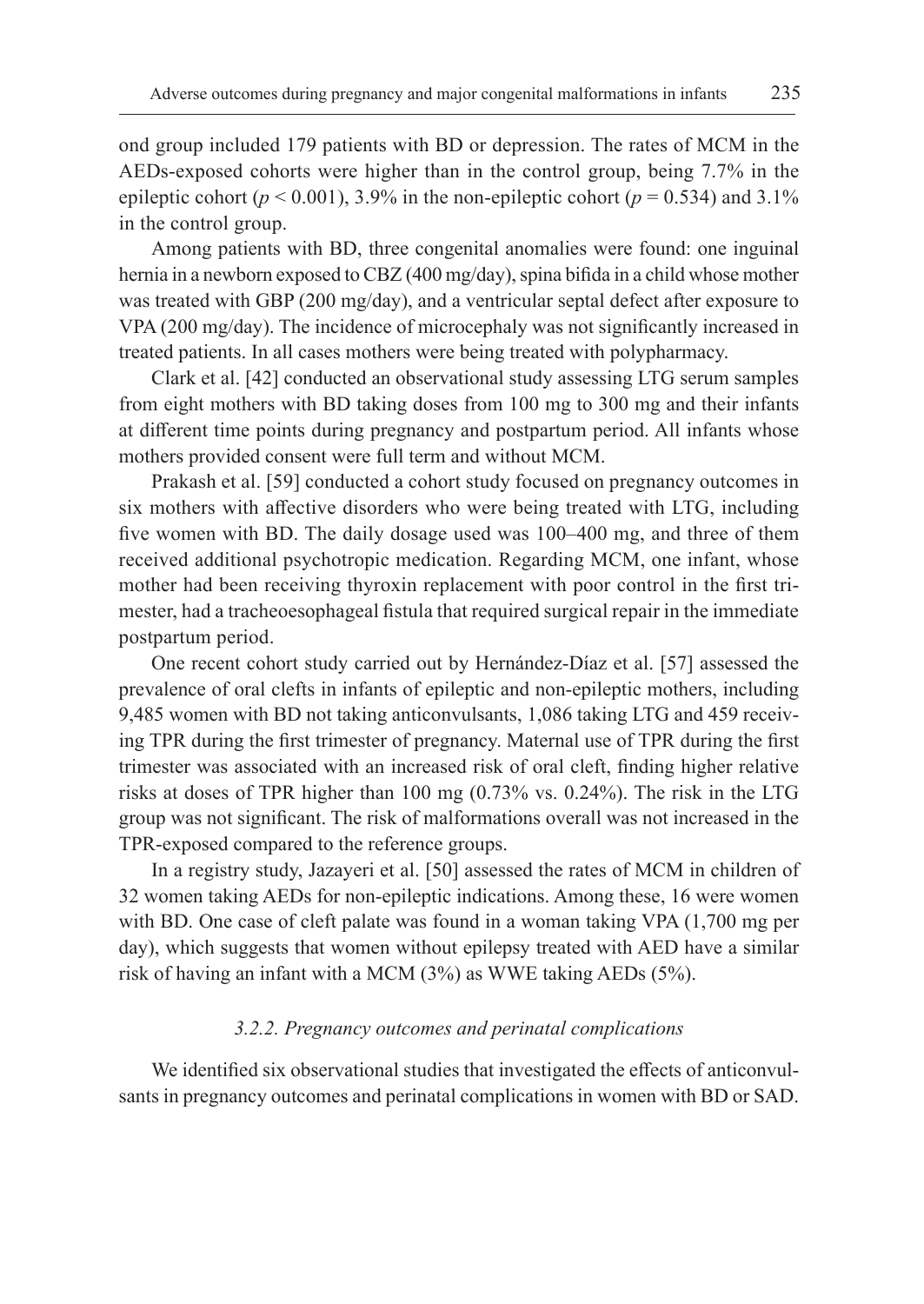Bodén et al. [49] found an increased risk of caesarean delivery (*p* < 0.001), instrumental delivery ( $p < 0.001$ ), a non-spontaneous start to delivery ( $p < 0.001$ ), and preterm delivery  $(p = 0.03)$  in both untreated and treated women with BD. In the analysis of variation in very preterm deliveries no significant differences were found between VPA, LTG and CBZ users. Among infants of untreated or treated women the risk of being born very preterm was not significantly increased. Infants of treated or untreated women had no increased risks of a low Apgar score. The risk of neonatal hypoglycemia was increased in the infants of untreated and treated women  $(p = 0.19)$ , but in treated women the risk estimates were imprecise. Neither untreated nor treated BD was associated with neonatal jaundice.

Cassina et al. [60] showed higher rates of spontaneous abortions in the non-epileptic group treated with AEDs compared to treated WWE and non-treated healthy women. The cumulative incidence of spontaneous abortions in the three cohorts was not statistically different. There was a higher rate of elective termination of pregnancy in the two AEDs-exposed groups compared to the control one  $(p < 0.001)$ , which was statistically higher in the non-epileptic group than in the epileptic one (*p* < 0.001). No differences were observed between the rates of preterm deliveries in the three groups. Differently to the epileptic group, the rate of low birth weight in the non-epileptic group was not significantly higher in comparison with controls.

Clark et al. [42] assessed serum LTG levels before and after delivery in a cohort study on eight mothers with BD. Infant development, gestational duration, head circumference, length, and weight were also evaluated. Bayley Scales of Infant Development scores were within normal limits. At birth, all infants were within the normal range of growth percentiles. No rashes were reported in the infants exposed to LTG. The only complication was found in a newborn that had difficulty breast-feeding two days after delivery and was admitted to the hospital for jaundice and dehydration, which resolved with intravenous fluids and bilirubin light therapy. At 12 days, the infant had mild hypotonia but was otherwise normal on examination. The baby had no further complications after resuming exposure to LTG through breast milk, and his examination at 12 months was normal.

Prakash et al. [59] found that, among the six pregnant women with affective disorders treated with LTG, two of them developed gestational diabetes and one of them, who had a preexisting obesity, gestational hypertension. Two women had lower segment caesarean sections (LSCS): one of them at 36 weeks due to worsening pre-eclampsia, growth restriction and breech presentation, and the other mother at 39 weeks gestation due to previous LSCS. Labor was induced in the other 4 subjects between 38–39 weeks gestation. Two infants with low birth weights (2,060 g and 2,365 g) required neonatal intensive care unit (NICU) admission. Length at birth, head circumference and Apgar scores were within normal limits in all infants. Four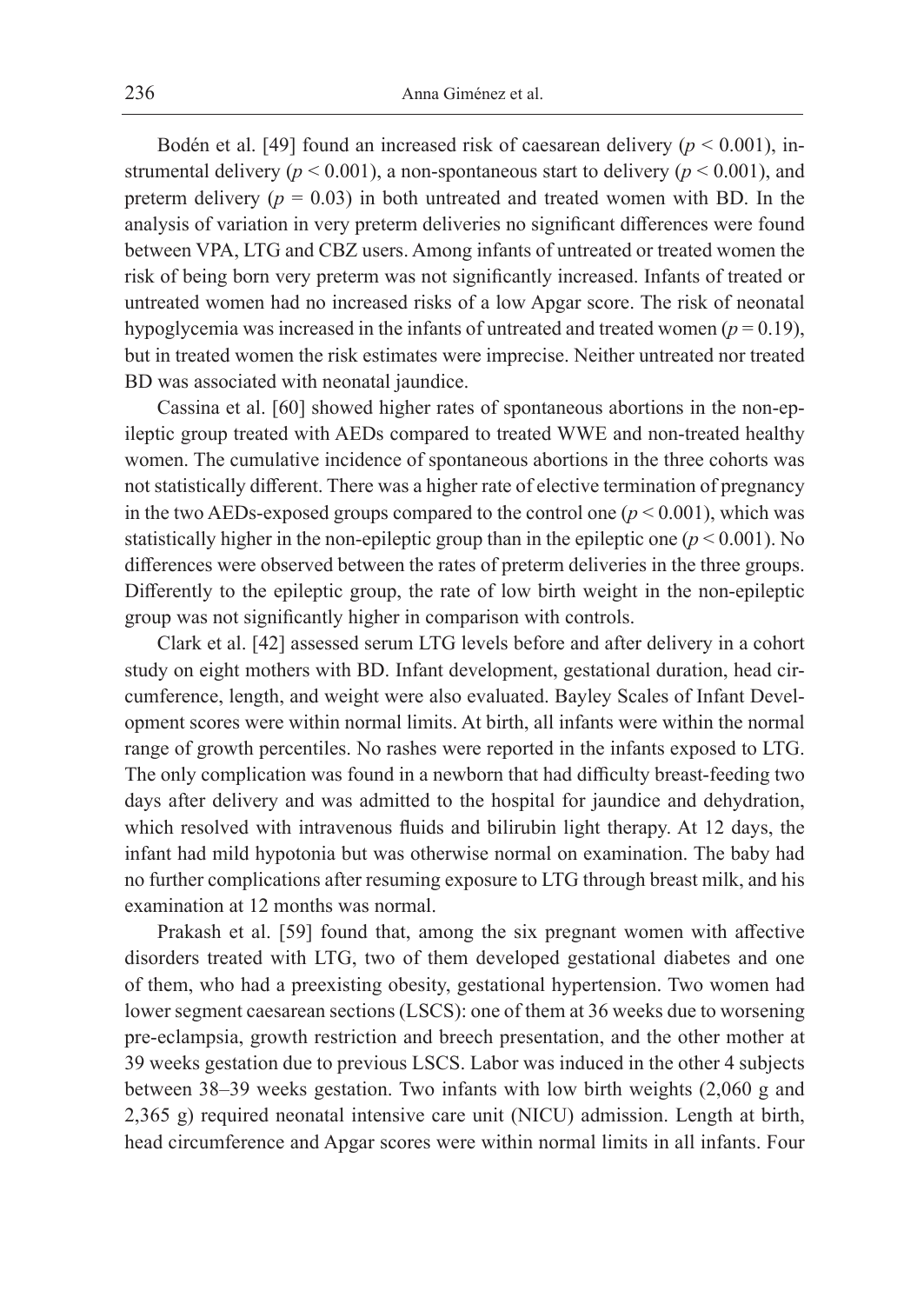infants were breastfed with no complications while the mothers received uninterrupted treatment with LTG.

Bank et al. [58] conducted a study in pregnant women with epilepsy or BD in which total drug levels were measured in umbilical cord for patients taking CBZ  $(n = 8)$ , LTG ( $n = 36$ ), levetiracetam ( $n = 7$ ), OXC ( $n = 4$ ), phenytoin ( $n = 3$ ), TPR ( $n = 2$ ), and VPA  $(n = 6)$ . Four mothers took polytherapy combinations that included CBZ and phenytoin  $(n = 1)$ , CBZ and levetiracetam  $(n = 1)$ , and LTG and levetiracetam  $(n = 2)$ . Logistic regressions were performed in order to assess the correlation between AED levels and neonatal complications.

Regarding exposure to the different anticonvulsants, among the 8 infants exposed to CBZ, 2 were premature (25%), one was SGA (12.5%), one had an Apgar score less than 7 at 1 minute (12.5%), 2 were admitted to the NICU or special care nursery (25%), and one had a major malformation (12.5%). In the group of 36 children who were exposed to LTG, there were: one premature newborn (2.8%), 3 SGA infants (8.3%), 2 newborns with an Apgar score less than 7 at 1 minute (5.6%), and 6 admitted to the neonatal intensive care unit or special care nursery (16.7%). From the OXC group, which included 4 newborns, one of them was SGA (25%). Of the two children exposed to TPR, one was premature (50%), one was SGA (50%) and one was admitted to the NICU or special care nursery (50%). There were 2 out of 6 infants exposed to VPA who were SGA (33.3%). Among the 4 patients exposed to polytherapy, one of them was SGA (25%), 3 had an Apgar score less than 7 at 1 minute (75%), 2 were admitted to the NICU or special care nursery (50%) and one had a MCM (25%).

Neither higher umbilical cord concentrations of the total drug as a percentage of the upper limit of the therapeutic range nor higher umbilical to maternal total ratios were associated with increased likelihood of prematurity, low birth weight, NICU or special care nursery admission, MCM or Apgar score lower than 7 at 1 minute after delivery.

Recently, a cohort study published by Richards et al. [56] assessed in a 6-year period the increase in the number of women of childbearing potential with prescribed AEDs – from 9 per 1,000 women in 2008 to 11.4 per 1,000 women in 2014. It also showed that women who had been dispensed an AED had an increased rate of spontaneous abortion (9.0%) than those not dispensed an AED (6.3%), and a decreased rate of pregnancy termination (18.5% compared to 19.6%). Only a small proportion of pregnant women dispensed AEDs during pregnancy were on polytherapy (10.7%).

Analysis of pregnancy outcomes by AED revealed no difference in the rate of spontaneous abortions between AEDs. Women that had a termination were more likely to be taking GBP or VPA than LTG or CBZ.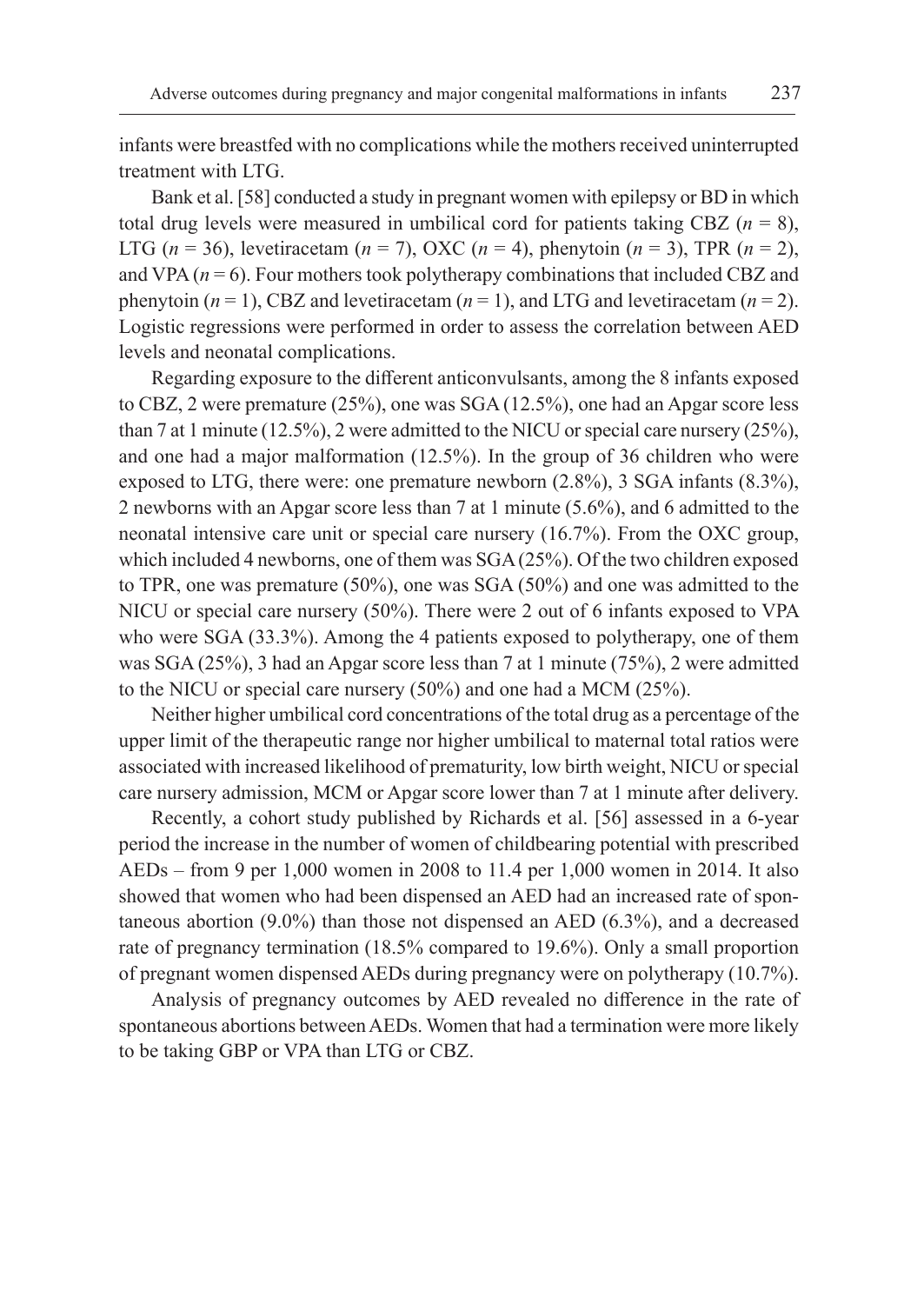#### **4. DISCUSSION**

The present systematic review examined and compared the safety of different AEDs in pregnant patients with mood disorders (BD and SAD). We found 9 observational studies to be included in our review. We rated it according to the AMSTAR system and we found it to be of low-moderate quality [53]. No clinical trials were found during the systematic research. Actually, the scarcity of studies included in our review assessing specifically BD and SAD patients is understandable considering the large number of studies on the use of AEDs in epileptic samples from which the effect of these drugs on pregnancy and on perinatal period can be extrapolated. Moreover, amongst the included studies, we found no data specifying the number of patients with SAD in their sample, and regarding BD studies, four of them did not separate BD from other diagnoses. Nevertheless, some data can be highlighted by examining the available studies for the AEDs use in patients with affective disorders. We found that LTG is the drug with more data in BD patients. This is probably due to ethical issues and clinical contraindications that might limit studies on CBZ and VPA during pregnancy.

Seven studies included in our review reported the rates of MCM in infants exposed to AEDs for the treatment of BD or SAD. Those assessing VPA showed a 6-fold increase of cardiovascular malformations at doses of 1,000 mg or higher [61]. Other studies focused on women with BD treated with LTG, VPA or CBZ did not show significant differences with women without AED treatment or AED treatment for other indications [49], whilst another study comparing WWE and non-epileptic women treated with LTG, VPA or CBZ showed that the rates of MCM were significantly higher in an epileptic cohort than in the control group, but not in the non-epileptic group compared with controls [60]. Among studies assessing the incidence of oral clefts in children of women with BD, current evidence showed an increased risk with TPR, especially at doses higher than 100 mg, and found one case during VPA treatment at a dose of 1,700 mg among 16 pregnancies [50, 57], which suggests that women without epilepsy treated with AEDs might have a similar risk of having an infant with a MCM as WWE.

Overall, it maybe underlined that, at least with VPA use, the risk of MCM appears to be dose dependent and this would also explain the higher rate of teratogenic effects in epileptic women in which notoriously higher doses are used than in women with affective disorders.. LTG was the AED that showed the highest safety profile during pregnancy. Two small studies [42, 59] showed no MCM in treatment with LTG at doses from 100 mg to 400 mg. A case of a tracheoesophageal fistula was reported in one infant, which could be related to concomitant treatment with thyroxin and poor control of patient's hypothyroidism.

With respect to complications during pregnancy or the perinatal period, the included studies showed increased risks of caesarean delivery, instrumental delivery, a non-spon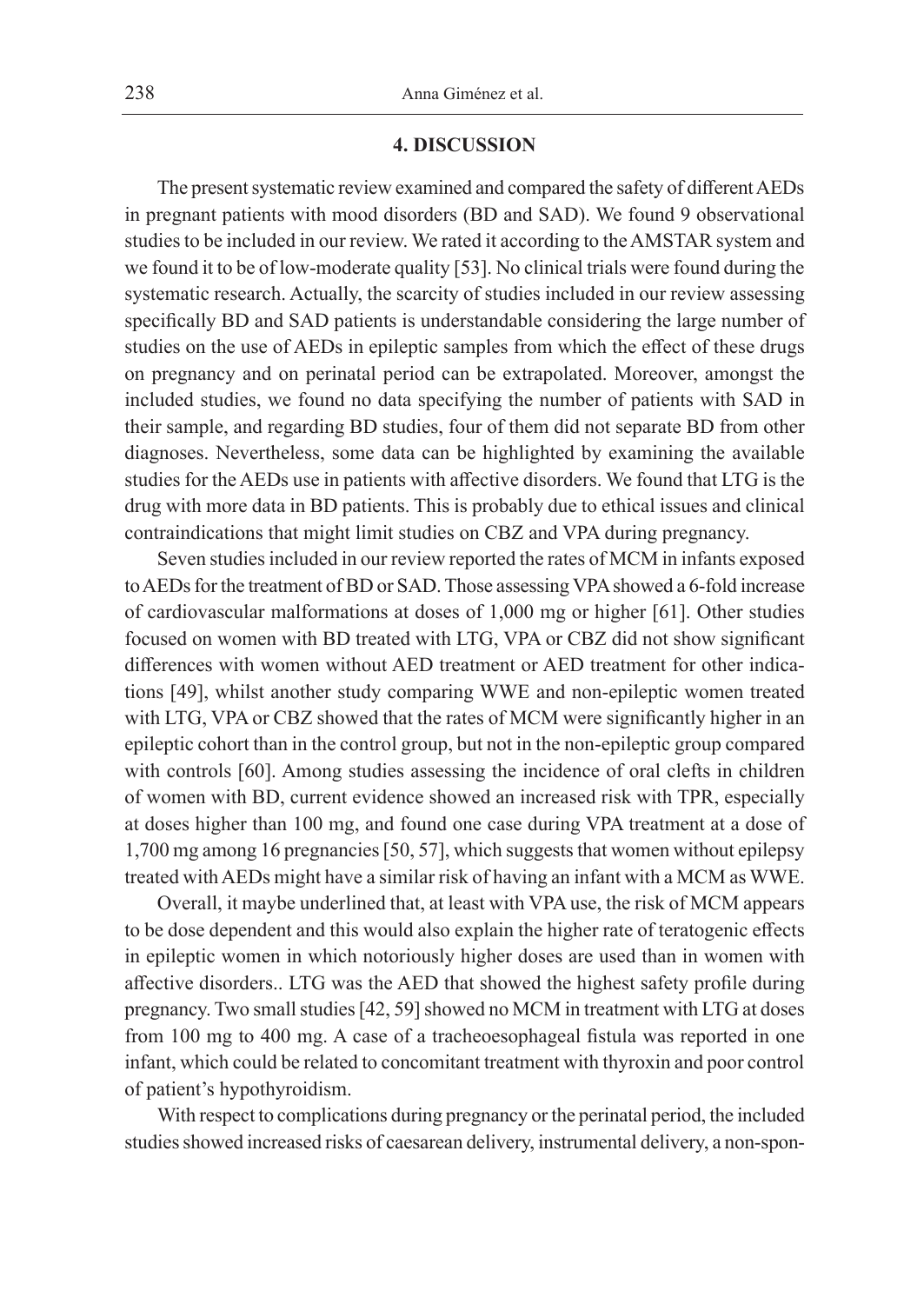taneous start to delivery, and preterm delivery in women with BD receiving or not AED treatment with VPA, LTG or CBZ, with no differences between these drugs [49, 60]. Similarly, other studies showed a higher rate of spontaneous abortions in patients treated with AEDs [56], especially in non-epileptic patients treated with VPA LTG or CBZ compared to treated WWE and non-treated healthy women. A higher rate of elective termination of pregnancy in patients exposed to AEDs was also reported, which was statistically higher in non-epileptic patients and especially in those taking GBP or VPA [56]. Again, studies assessing only LTG treatment showed no developmental abnormalities in exposed children of mothers with BD, but reported one case of a newborn with difficulty breast-feeding two days after delivery requiring an admission to the hospital for jaundice and dehydration, which was resolved by intravenous fluids and bilirubin light therapy [42]. Few cases of gestational diabetes, gestational hypertension, low birth weight and LSCS were also reported with LTG treatment [59]. However, since the sample sizes of these studies were small, the association of the adverse outcomes with LTG exposure during pregnancy was controverted.

A study assessing umbilical cord concentrations of different AEDs showed no increased likelihood of adverse outcomes with concentrations near the upper limit of the therapeutic range or higher umbilical to maternal total ratios [58]. One study assessing adverse outcomes of AEDs separately, including patients treated with CBZ, LTG, VPA, OXC or TRP, showed cases of prematurity, SGA infants, Apgar score less than 7 at 1 minute and admissions to the NICU. Nevertheless, this sample was small, with no control group and including pregnant women with AED treatment with no distinction between epileptic and non-epileptic patients, what limits the possibility to associate the use of each drug to specific adverse outcomes [58].

These results of an increased risk of perinatal period complications in non-epileptic women, regardless of the treatment with AEDs, could suggest the presence of an increased risk of perinatal anomalies that is intrinsic and related to the diagnosis of affective disorders, but the lack of comparative studies between treated and untreated women with BD keeps this evidence only on an empirical level.

# **Limitations**

The limitations of this review include small sample sizes, lack of control group, lack of comparison of outcomes between epileptic and psychiatric patients, between treated and non-treated patients with BD or SAD and no studies assessed differences between the specific AEDs, relevant variables were not included, with an overall low-moderate level of evidence.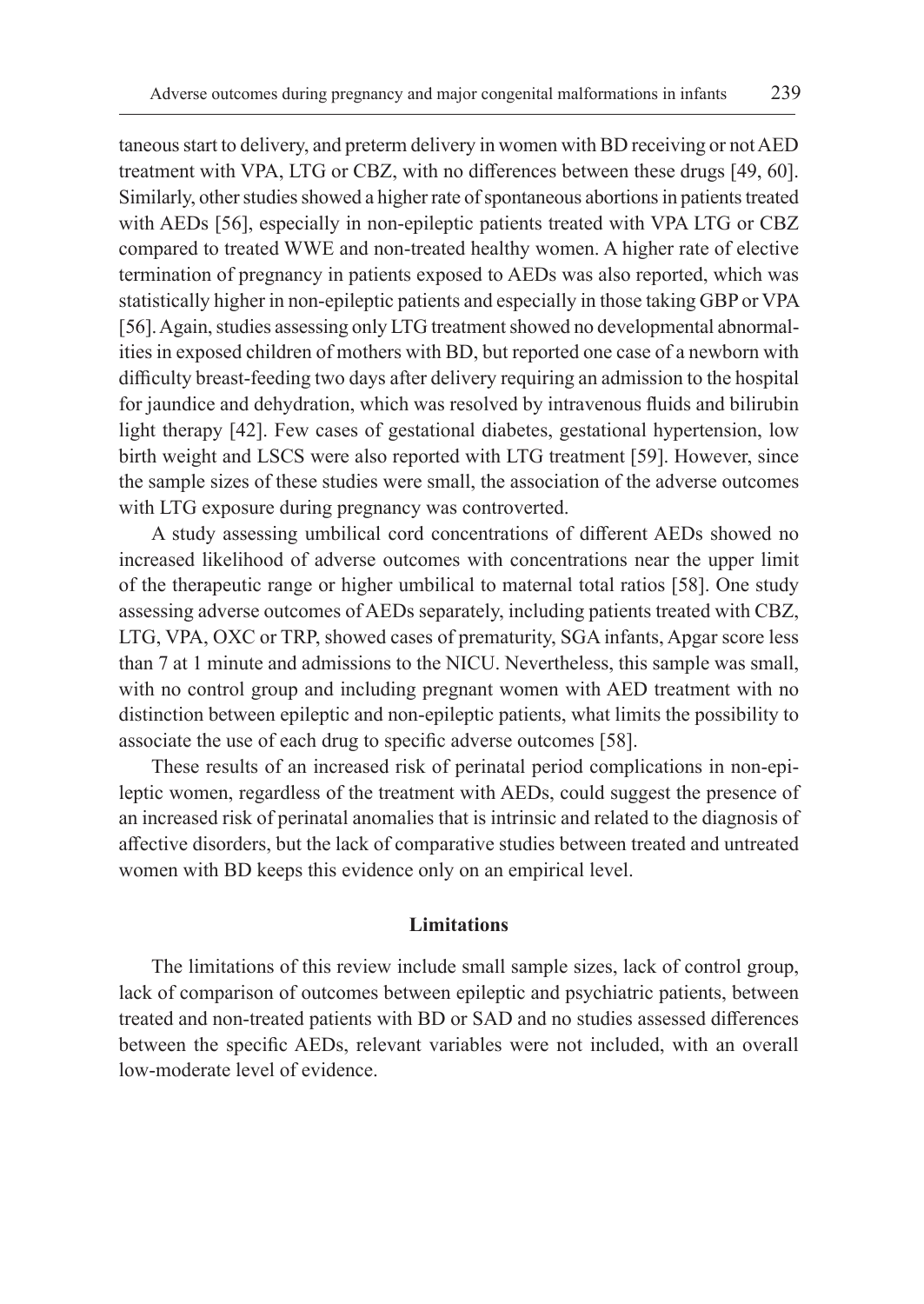#### **5. Conclusions**

Summarizing, the level of evidence for the use of AEDs in the maintenance treatment of BD and SAD during pregnancy is still limited, considering the lack of randomized controlled clinical trials mainly due to ethical aspects. Actually, evidence-based recommendations on the AED use during pregnancy are provided by epileptic populations. Studies focused on patients with BD or SAD point at LTG as the safest option during pregnancy. VPA and to a lesser extent CBZ have shown the highest risk of MCM, especially with higher doses. Given the intellectual impairment in offspring exposed to *in utero* VPA, there is concern with its use in pregnancy even beyond the first trimester. CBZ should also be avoided where possible because of its teratogenicity.

Further studies with larger samples of BD and SAD patients treated with AEDs as mood stabilizers should be carried out, taking into account other relevant variables to assess the safety of these drugs according to the dosage used in psychiatric conditions. In addition, comparative studies between treated and untreated women with BD could strengthen the evidence on the effects of AEDs use in this specific population. Further research should also assess the effect of specific AEDs other than VPA and CBZ, such as LTG, to investigate their safety profile, which could increase the accuracy of current recommendations.

#### **References**

- 1. Vieta E, Montes JM. *A review of asenapine in the treatment of bipolar disorder.* Clin. Drug Investig. 2018; 38(2): 87–99. Doi: 10.1007/s40261-017-0592-2.
- 2. Lee HC, Lin HC. *Maternal bipolar disorder increased low birthweight and preterm births: A nationwide population-based study*. J. Affect. Disord. 2010; 121(1–2): 100–105. Doi: 10.1016/j. jad.2009.05.019.
- 3. Hvas CL, Henriksen TB, Østergaard JR. *Birth weight in offspring of women with epilepsy*. Epidemiol. Rev. 2000; 22(2): 275–282.
- 4. Ernst CL, Goldberg JF. *The reproductive safety profile of mood-stabilizers, atypical antipsychotics, and broad-spectrum psychotropics*. J. Clin. Psychiatry 2002; 63(Suppl. 4): 42–55.
- 5. McCabe JH, Martinsson L, Lichtenstein P, Nilsson E, Cnattingius S, Murray RM et al. *Adverse pregnancy outcomes in mothers with affective psychosis*. Bipolar Disord. 2007; 9(3): 305–309.
- 6. Männistö T, Mendola P, Kiely M, O'Loughlin J, Werder E, Chen Z et al. *Maternal psychiatric disorders and risk of preterm birth*. Ann. Epidemiol. 2016; 26(1): 14–20. Doi: 10.1016/j. annepidem.2015.09.009.
- 7. Judd F, Komiti A, Sheehan P, Newman L, Castle D, Everall I. *Adverse obstetric and neonatal outcomes in women with severe mental illness: To what extent can they be prevented?* Schizophr. Res. 2014; 157(1–3): 305–309. Doi: 10.1016/j.schres.2014.05.030.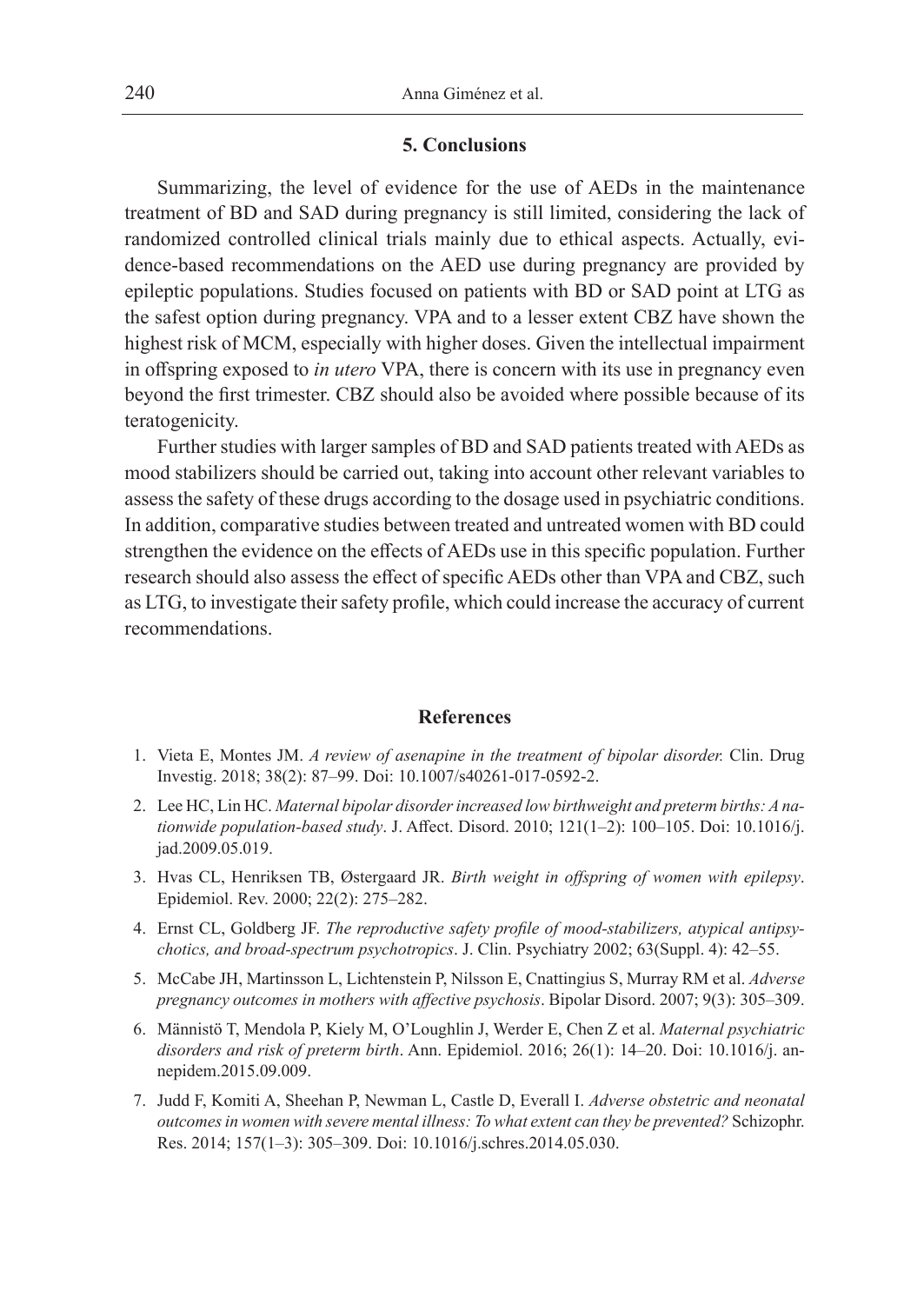- 8. Swann AC. *Major system toxicities and side effects of anticonvulsants*. J. Clin. Psychiatry 2001; 62(Suppl. 14): 16–21.
- 9. Murru A, Popovic D, Pacchiarotti I, Hidalgo D, León-Caballero J, Vieta E. *Management of adverse effects of mood stabilizers*. Curr. Psychiatry Rep. 2015; 17(8): 603. Doi: 10.1007/ s11920-015-0603-z.
- 10. Yatham LN, Kennedy SH, Parikh SV, Schaffer A, Bond DJ, Frey BN et al. *Canadian Network for Mood and Anxiety Treatments (CANMAT) and International Society for Bipolar Disorders (ISBD) 2018 guidelines for the management of patients with bipolar disorder*. Bipolar Disorders 2018; 20(2): 97–170.
- 11. Motamedi GK, Meador KJ. *Antiepileptic drugs and neurodevelopment*. Curr. Neurol. Neurosci. Rep. 2006; 6(4): 341–346.
- 12. Johannessen LC. *Antiepileptic drugs in non-epilepsy disorders: Relations between mechanisms of action and clinical efficacy*. CNS Drugs 2008; 22(1): 27–47.
- 13. Mølgaard-Nielsen D, Hviid A. *Newer-generation antiepileptic drugs and the risk of major birth defects*. JAMA. 2011; 305(19): 1996–2002.
- 14. Grover S, Avasthi A. *Mood stabilizers in pregnancy and lactation*. Indian J. Psychiatry 2015; 57(Suppl. 2): S308–323. Doi: 10.4103/0019-5545.161498.
- 15. Wlodarczyk BJ, Palacios AM, George TM, Finnell RH. *Antiepileptic drugs and pregnancy outcomes*. Am. J. Med. Genet. A. 2012; 158A(8): 2071–2090. Doi: 10.1002/ajmg.a.35438.
- 16. Pacchiarotti I, León-Caballero J, Murru A, Verdolini N, Furio MA, Pancheri C et al. *Mood stabilizers and antipsychotics during breastfeeding: Focus on bipolar disorder*. Eur. Neuropsychopharmacol. 2016; 26(10): 1562–1578.
- 17. Bowden CL. *Valproate*. Bipolar Disorders 2003; 5(3): 189–202.
- 18. Yerby MS. *Problems and management of the pregnant woman with epilepsy*. Epilepsia 1987; 28(Suppl. 3): S29–36.
- 19. Lindhout D, Omtzigt JG. *Teratogenic effects of antiepileptic drugs: Implications for the management of epilepsy in women of childbearing age*. Epilepsia 1994; 35(Suppl. 4): S19–28.
- 20. Robert E, Guibaud P. *Maternal valproic acid and congenital neural tube defects*. Lancet 1982; 2(8304): 937.
- 21. Omtzigt JG, Los FJ, Grobbee DE, Pijpers L, Jahoda MG, Brandenburg H et al. *The risk of spina bifida aperta after first-trimester exposure to valproate in a prenatal cohort*. Neurology 1992; 42(4 Suppl. 5): 119–125.
- 22. Kennedy D, Koren G. *Valproic acid use in psychiatry: Issues in treating women of reproductive age*. J. Psychiatry Neurosci. 1998; 23(4): 223–228.
- 23. Wyszynski DF, Nambisan M, Surve T, Alsdorf RM, Smith CR, Holmes LB et al. *Increased rate of major malformations in offspring exposed to valproate during pregnancy*. Neurology 2005; 64(6): 961–965.
- 24. Koch S, Lösche G, Jager-Romän E, Jakob S, Rating D, Deichl A et al. *Major and minor birth malformations and antiepileptic drugs*. Neurology 1992; 42(4 Suppl. 5): 83–88.
- 25. Cole RL, Van Ross ER, Clayton-Smith J. *Fibular aplasia in a child exposed to sodium valproate in pregnancy*. Clin. Dysmorphol. 2009; 18(1): 37–39.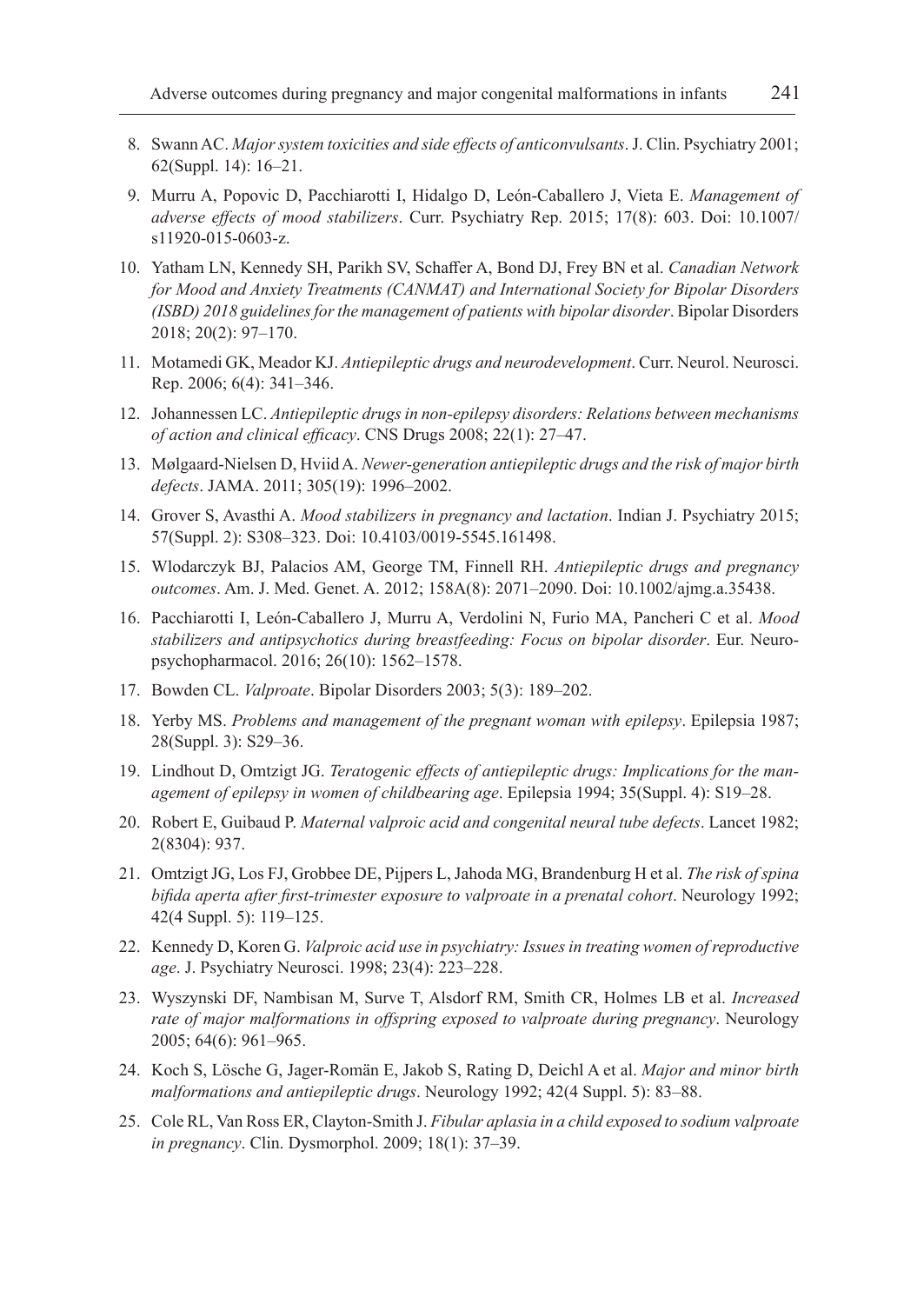- 26. Mawhinney E, Campbell J, Craig J, Russell A, Smithson W, Parsons L et al. *Valproate and the risk for congenital malformations: Is formulation and dosage regime important?* Seizure. 2012; 21(3): 215–218.
- 27. Vajda FJ, O'Brien TJ, Graham JE, Lander CM, Eadie MJ. *Dose dependence of fetal malformations associated with valproate*. Neurology 2013: 81(11): 999–1003.
- 28. Andrade C. *Major congenital malformations associated with exposure to antiepileptic drugs during pregnancy*. J. Clin. Psychiatry 2018; 79(4): 18f12449. Doi: 10.4088/JCP.18f12449.
- 29. Jäger-Roman E, Deichl A, Jakob S, Hartmann AM, Koch S, Rating D et al. *Fetal growth, major malformations, and minor anomalies in infants born to women receiving valproic acid*. J. Pediatr. 1986; 108(6): 997–1004.
- 30. Felding I, Rane A. *Congenital liver damage after treatment of mother with valproic acid and phenytoin?* Acta Paediatr. Scand. 1984; 73(4): 565–568.
- 31. Thisted E, Ebbesen F. *Malformations, withdrawal manifestations, and hypoglycaemia after exposure to valproate in utero*. Arch. Dis. Child. 1993; 69(3 Spec. No.): 288–291.
- 32. Majer RV, Green PJ. *Neonatal afibrinogenaemia due to sodium valproate*. Lancet 1987; 2(8561): 740–741.
- 33. Bromley RL, Mawer G, Clayton-Smith J, Baker GA, Liverpool and Manchester Neurodevelopment Group. *Autism spectrum disorders following in utero exposure to antiepileptic drugs*. Neurology 2008; 71(23): 1923–1924.
- 34. Christensen J, Grønborg TK, Sørensen MJ, Schendel D, Parner ET, Pedersen LH et al. *Prenatal valproate exposure and risk of autism spectrum disorders and childhood autism*. JAMA 2013; 309(16): 1696–1703.
- 35. Grande I, Berk M, Birmaher B, Vieta E. *Bipolar disorder*. Lancet 2016; 387(10027): 1561–1572. Doi: 10.1016/S0140-6736(15)00241-X.
- 36. Thomson M, Sharma V. *Weighing the risks: The management of bipolar disorder during pregnancy*. Curr. Psychiatry Rep. 2018; 20(3): 20.
- 37. Jones KL, Lacro RV, Johnson KA, Adams J. *Pattern of malformations in the children of women treated with carbamazepine during pregnancy*. N. Engl. J. Med. 1989; 320(25): 1661–1666.
- 38. Rosa FW. *Spina bifida in infants of women treated with carbamazepine during pregnancy*. N. Engl. J. Med. 1991; 324(10): 674–677.
- 39. Frey B, Schubiger G, Musy JP. *Transient cholestatic hepatitis in a neonate associated with carbamazepine exposure during pregnancy and breast-feeding*. Eur. J. Pediatr. 1990; 150(2): 136–138.
- 40. Tomson T, Battino D, Bonizzoni E, Craig J, Lindhout D, Sabers A et al. *Dose-dependent risk of malformations with antiepileptic drugs: An analysis of data from the EURAP epilepsy and pregnancy registry*. Lancet Neurol. 2011; 10(7): 609–617.
- 41. Merlob P, Mor N, Litwin A. *Transient hepatic dysfunction in an infant of an epileptic mother treated with carbamazepine during pregnancy and breastfeeding*. Ann. Pharmacother. 1992; 26(12): 1563–1565.
- 42. Clark CT, Klein AM, Perel JM, Helsel J, Wisner KL. *Lamotrigine dosing for pregnant patients with bipolar disorder*. Am. J. Psychiatry 2013; 170(11): 1240–1247. Doi: 10.1176/appi. ajp.2013.13010006.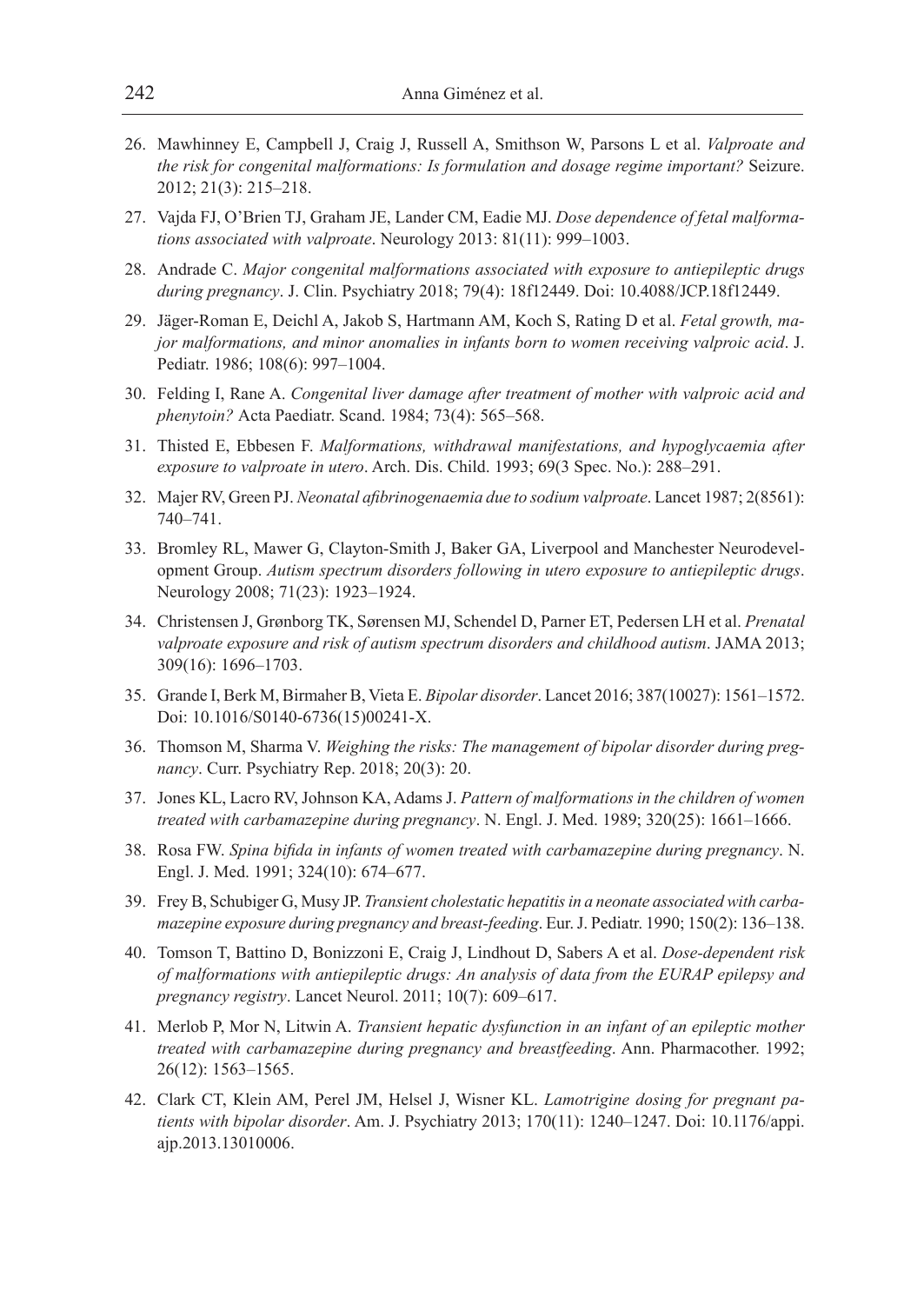- 43. Scrandis DA*. Bipolar disorder in pregnancy: A review of pregnancy outcomes*. J. Midwifery Womens Health 2017; 62(6): 673–683. Doi: 10.1111/jmwh.12645.
- 44. Newport DJ, Stowe ZN, Viguera AC, Calamaras MR, Juric S, Knight B et al. *Lamotrigine in bipolar disorder: Efficacy during pregnancy*. Bipolar Disord. 2008; 10(3): 432–436.
- 45. Cunnington M, Tennis P, International Lamotrigine Pregnancy Registry Scientific Advisory Committee. *Lamotrigine and the risk of malformations in pregnancy*. Neurology 2005; 64(6): 955–960.
- 46. Hunt S, Russell A, Smithson WH, Parsons L, Robertson I, Waddell R et al. *Topiramate in pregnancy: Preliminary experience from the UK Epilepsy and Pregnancy Register*. Neurology 2008; 71(4): 272–276.
- 47. Medical economics. *Physicians' Desk Reference.* Montvale, NJ; 2001.
- 48. Fujii H, Goel A, Bernard N, Pistelli A, Yates LM, Stephens S et al. *Pregnancy outcomes following gabapentin use: Results of a prospective comparative cohort study*. Neurology 2013; 80(17): 1565–1570.
- 49. Bodén R, Lundgren M, Brandt L, Reutfors J, Andersen M, Kieler H. *Risks of adverse pregnancy and birth outcomes in women treated or not treated with mood stabilisers for bipolar disorder: Population based cohort study*. BMJ 2012; 345: e7085. Doi: 10.1136/bmj.e7085.
- 50. Jazayeri D, Graham J, Hitchcock A, O'Brien TJ, Vajda FJE. *Outcomes of pregnancies in women taking antiepileptic drugs for non-epilepsy indications*. Seizure 2018; 56: 111–114. Doi: 10.1016/j.seizure.2018.02.009.
- 51. Moher D, Liberati A, Tetzlaff J, Altman DG, PRISMA Group. *Preferred reporting items for systematic reviews and meta-analyses: The PRISMA statement.* PLoS Med. 2009; 6(7): e1000097. Doi: 10.1371/journal.pmed.1000097.
- 52. Miller SA. *PICO Worksheet and Search Strategy National Center for Dental Hygiene Research*. Los Angeles: University of Southern California; 2001.
- 53. Shea BJ, Reeves BC, Wells G, Thuku M, Hamel C, Moran J et al. *AMSTAR 2: A critical appraisal tool for systematic reviews that include randomised or non-randomised studies of healthcare interventions, or both*. BMJ 2017; 358: j4008.
- 54. National Health and Medical Research Council (NHMRC) of the Australian Government. *NHM-RC levels of evidence and grades for recommendations for developers of guidelines*. Canberra, ACT, Australia: National Health and Medical Research Council; 2009.
- 55. Higgins JPT, Green S., editors. *Cochrane Handbook for Systematic Reviews of Interventions Version 5.1.0* [updated March 2011]. London, UK: The Cochrane Collaboration; 2011. www. handbook.cochrane.org.
- 56. Richards N, Reith D, Stitely M, Smith A. *Antiepileptic drug exposure in pregnancy and pregnancy outcome from national drug usage data*. BMC Pregnancy Childbirth. 2018; 18(1): 84. Doi: 10.1186/s12884-018-1728-y.
- 57. Hernández-Diaz S, Huybrechts KF, Desai RJ, Cohen JM, Mogun H, Pennell PB et al. *Topiramate use early in pregnancy and the risk of oral clefts: A pregnancy cohort study*. Neurology. 2018; 90(4): e342–e351. Doi: 10.1212/WNL.0000000000004857.
- 58. Bank AM, Stowe ZN, Newport DJ, Ritchie JC, Pennell PB. *Placental passage of antiepilepti drugs at delivery and neonatal outcomes*. Epilepsia 2017; 58(5): e82–e86. Doi: 10.1111/ epi.13733.